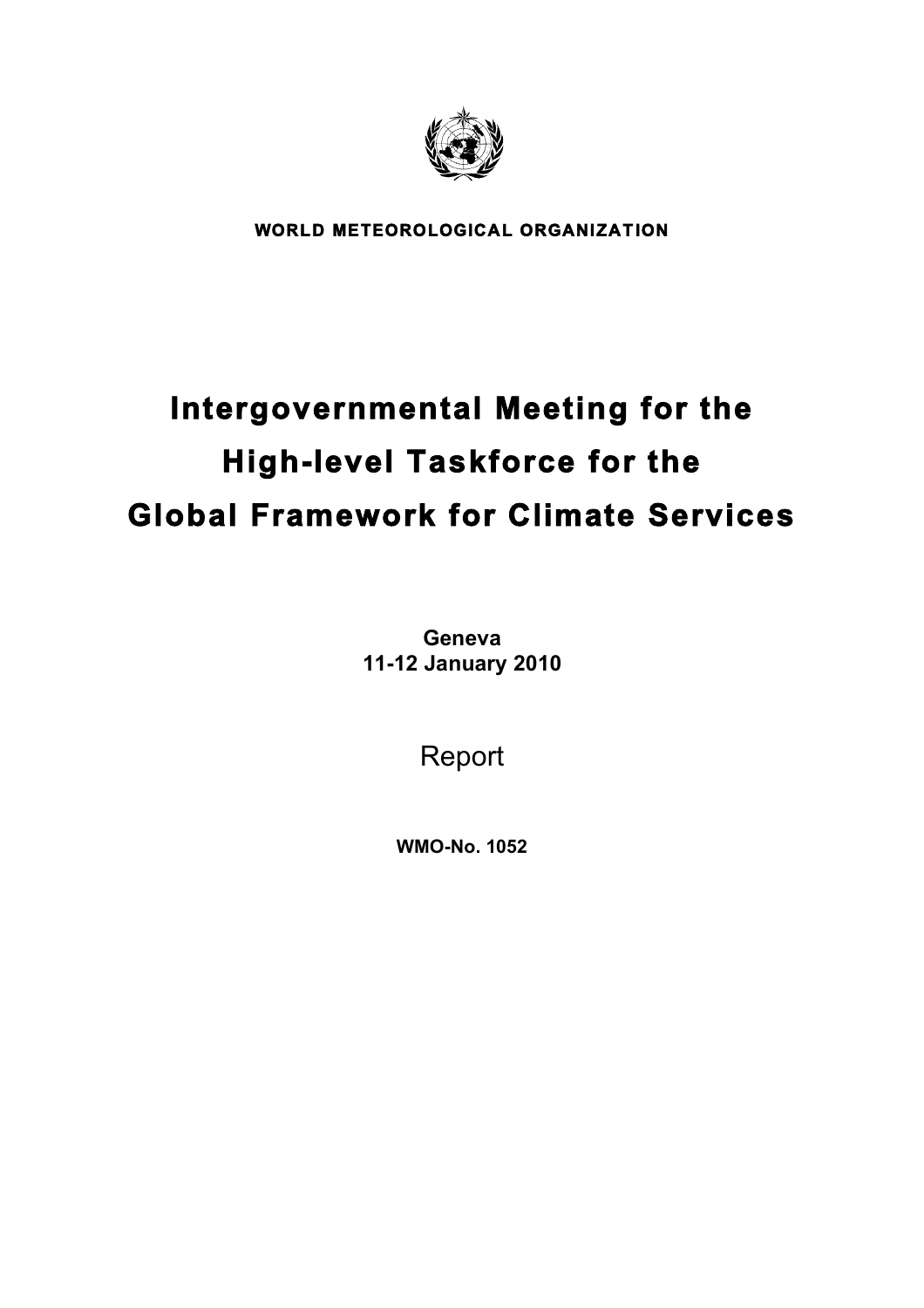WMO-No. 1052 © World Meteorological Organization, 2010

The right of publication in print, electronic and any other form and in any language is reserved by WMO. Short extracts from WMO publications may be reproduced without authorization, provided that the complete source is clearly indicated. Editorial correspondence and requests to publish, reproduce or translate this publication in part or in whole should be addressed to:

Chairperson, Publications Board World Meteorological Organization (WMO)<br>7 bis. avenue de la Paix 7 bis, avenue de la Paix Tel.: +41 (0) 22 730 84 03 CH-1211 Geneva 2, Switzerland E-mail: publications@wmo.int

Fax:  $+41 (0)$  22 730 80 40

ISBN 978-92-63-11052-7

#### NOTE

The designations employed in WMO publications and the presentation of material in this publication do not imply the expression of any opinion whatsoever on the part of the Secretariat of WMO concerning the legal status of any country, territory, city or area, or of its authorities, or concerning the delimitation of its frontiers or boundaries.

Opinions expressed in WMO publications are those of the authors and do not necessarily reflect those of WMO. The mention of specific companies or products does not imply that they are endorsed or recommended by WMO in preference to others of a similar nature which are not mentioned or advertised.

This report contains the text as adopted by Plenary and has been issued without formal editing.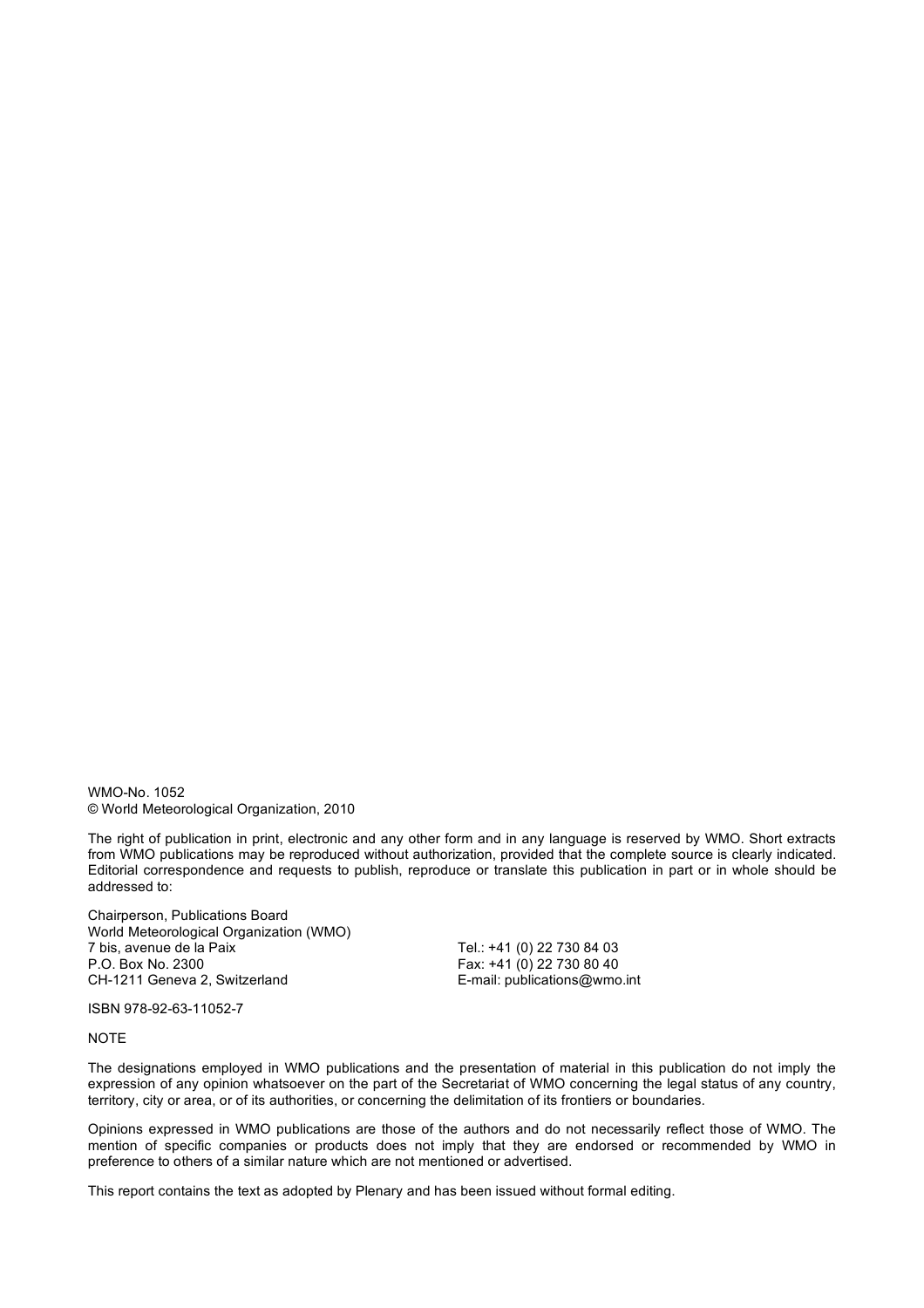# **CONTENTS**

#### REPORT OF THE INTERGOVERNMENTAL MEETING

| 2.2 | <b>SERVICES</b>                                           |  |
|-----|-----------------------------------------------------------|--|
|     |                                                           |  |
|     |                                                           |  |
| 2.  | HIGH-LEVEL TASKFORCE FOR THE GLOBAL FRAMEWORK FOR CLIMATE |  |
|     |                                                           |  |
|     |                                                           |  |
| 1.2 |                                                           |  |
|     |                                                           |  |
|     |                                                           |  |

 $\overline{3}$ 

# ANNEXES

| Annex 1 - Terms of Reference for the High-level Taskforce for the Global Framework  |  |
|-------------------------------------------------------------------------------------|--|
|                                                                                     |  |
|                                                                                     |  |
| Annex 3 - Tentative membership of the High-level Taskforce for the Global Framework |  |
|                                                                                     |  |

# APPENDICES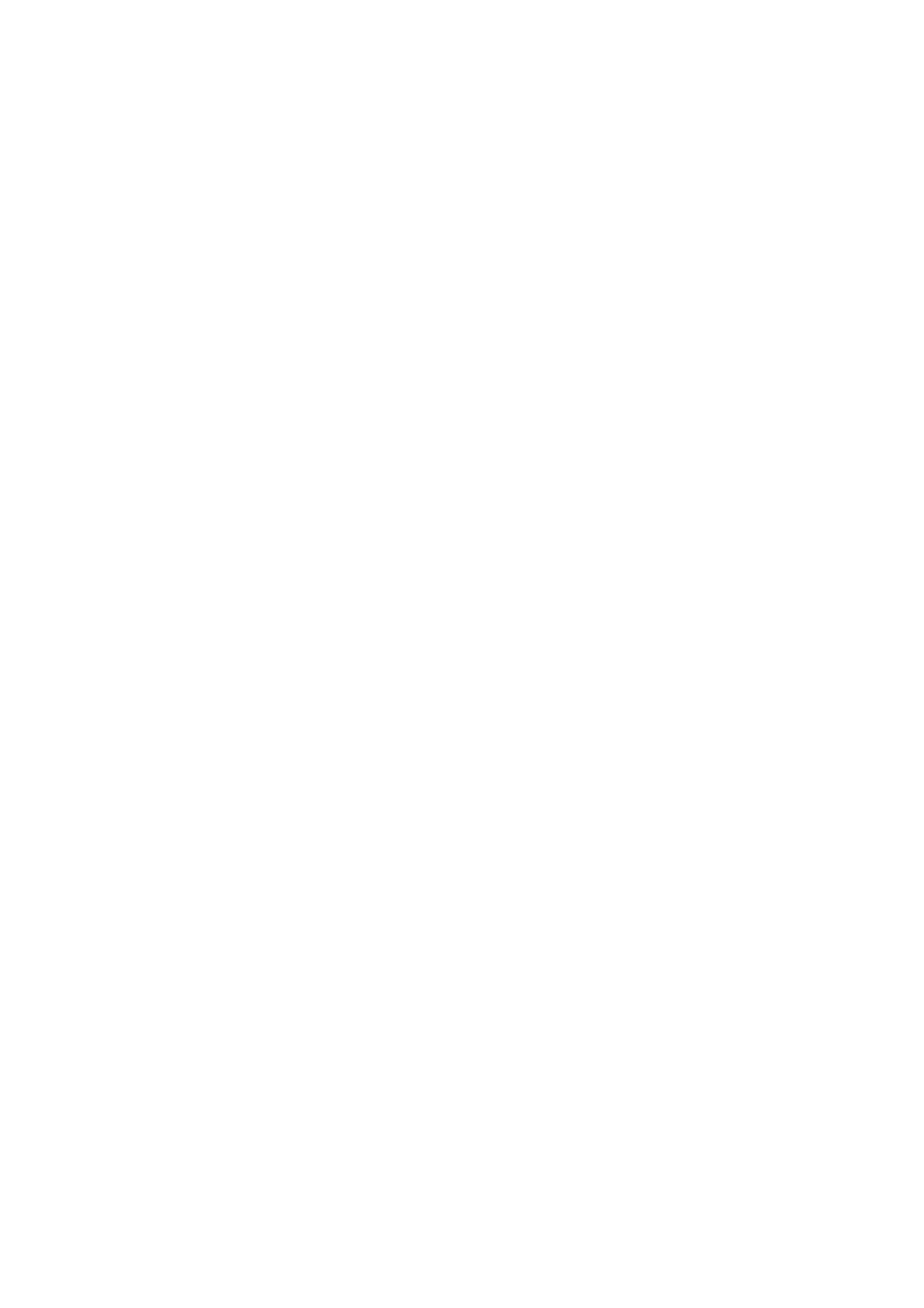# **REPORT OF THE INTERGOVERNMENTAL MEETING FOR THE HIGH-LEVEL TASKFORCE FOR THE GLOBAL FRAMEWORK FOR CLIMATE SERVICES**

The World Meteorological Organization (WMO) held the Intergovernmental Meeting for the High-level Taskforce for the Global Framework for Climate Services at the Geneva International Conference Centre (CICG) from 11 to 12 January 2010, under the chairpersonship of Dr A.I. Bedritsky, President of WMO. The list of participants is given in Appendix A to this report.

#### **1. ORGANIZATION OF THE MEETING** *(agenda item 1)*

# **1.1 OPENING OF THE MEETING** *(agenda item 1.1)*

**1.1.1** The President of WMO, Dr A.I. Bedritsky, opened the Meeting on Monday, 11 January 2010 at 3:10 p.m. at the International Conference Centre of Geneva and welcomed all participants.

**1.1.2** The President recalled that the Meeting was convened by request of the World Climate Conference–3 (WCC-3) with the mandate to approve the terms of reference and to endorse the composition of a High-level Taskforce for the Global Framework for Climate Services, as defined in the WCC-3 Declaration.

**1.1.3** The President emphasized that the Organization had worked with governments and international organizations to limit the negative impacts of weather and climate on society. WMO had always played a significant role in climate science, observations, predictions and services. The Organization's Programmes, in particular the World Climate Programme, the World Climate Research Programme and the Global Climate Observing System, had greatly furthered the understanding by the public and governments of climate change as a complex, global problem. WMO had made important contributions to the assessments of the Intergovernmental Panel on Climate Change (IPCC) and to the implementation of the United Nations Framework Convention on Climate Change. WMO is currently implementing an international initiative formulated at WCC-3 on the development of a Global Framework for Climate Services (GFCS). WMO Programmes and infrastructure created over the years for observations, predictions and advisories, developed and maintained by the National Meteorological and Hydrological Services (NMHSs), as well as international research coordinated by WMO, form the foundation of the GFCS. WMO, in partnership with other international organizations, had been active in developing guides for the generation of climate products and their use in various sectors and regions, including for adaptation to both climate change and climate variability. The WCC-3 participants urged WMO to develop more relevant and meaningful climate products and services that people and economies require, especially in changing climate. It is very important to undertake this work in a good spirit of cooperation among governments, the scientific community, operational forecasters and users of climate information. All relevant elements of the UN system, other partner organizations and scientific and educational institutions should be involved in the GFCS, and good coordination should be established among all actors to maximize the economic benefits that flow from it.

**1.1.4** The Secretary-General welcomed the participants. He recalled the mandate of the Meeting and thanked representatives of governments that had contributed to the formulation of the terms of reference in preparing for this Meeting. He emphasized that the objectives of the GFCS, along with its scientific and technical aspects, will be a system to deliver new and highly relevant climate products to all Members.

#### **1.2 APPROVAL OF THE AGENDA** *(agenda item 1.2)*

The Meeting approved the proposed agenda given in Appendix B to this report.

#### **1.3 ESTABLISHMENT OF THE WORKING METHODS** *(agenda item 1.3)*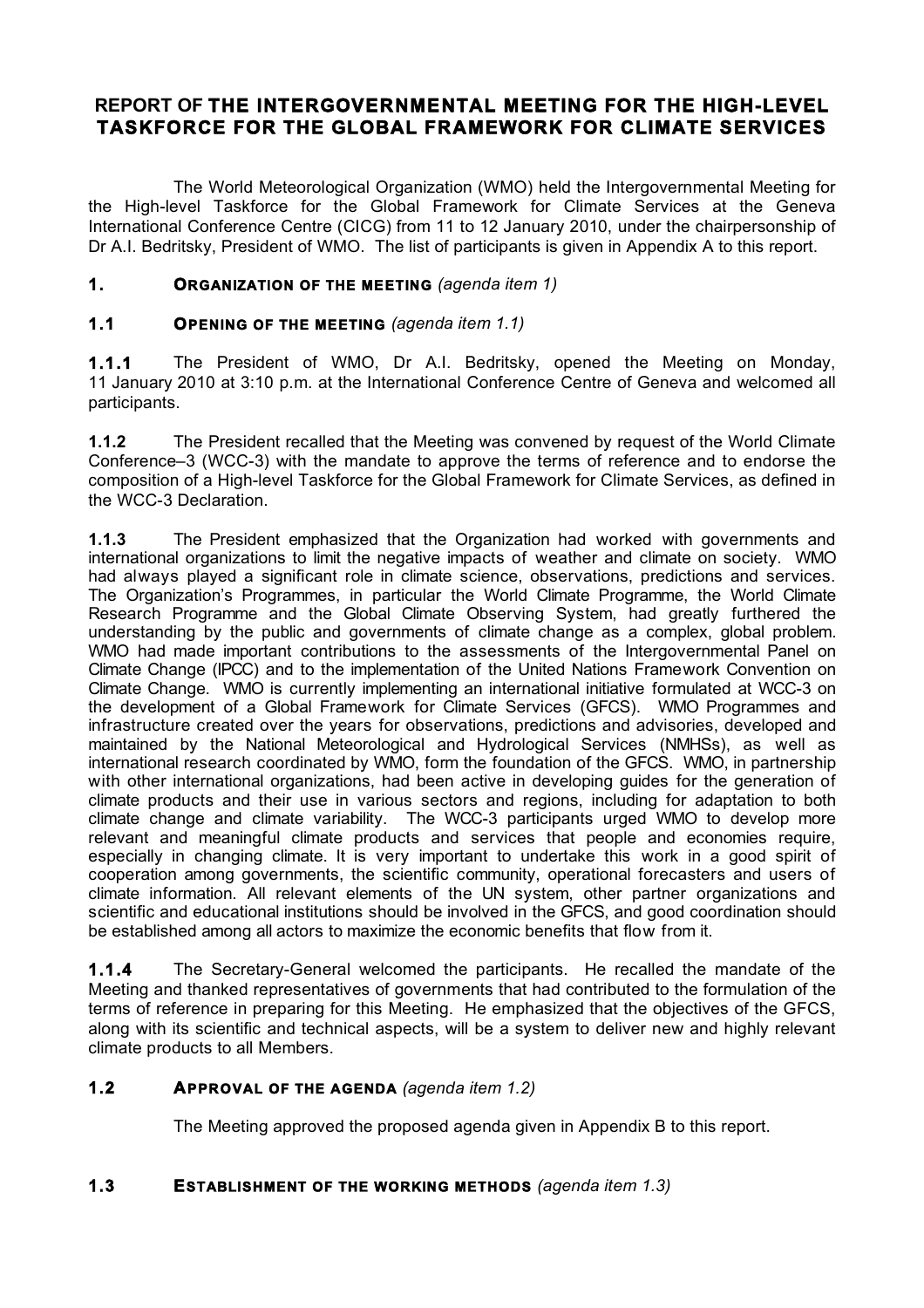**1.3.1** The following working committees were established in accordance with the provisions of Regulations 24, 27 and 30 of the General Regulations:

#### (a) **Committee of the Whole**

Chairperson: Dr A.I. Bedritsky, President of WMO.

The Committee discussed agenda item 2.1.

#### (b) **Drafting Committee**

The Drafting Committee elected co-chairpersons: Mr D. Goetze (Canada) and Mrs S.W.B. Harijono (Indonesia).

The Committee drafted text of the decision on agenda item 2.1.

**1.3.2** The Meeting approved the report on credentials submitted by the Secretary-General.

**1.3.3** The Meeting noted that no minutes would be prepared and that audio recordings of plenary meetings would be made and retained for the record.

**1.3.4 The Meeting** decided not to establish a time limit for the distribution of documents prior to discussion at plenary.

#### **1.4 PROGRAMME OF WORK OF THE MEETING** *(agenda item 1.4)*

The Meeting decided on working hours and agreed on the tentative work plan.

#### **2. HIGH-LEVEL TASKFORCE FOR THE GLOBAL FRAMEWORK FOR CLIMATE SERVICES** *(agenda item 2)*

#### **2.1 TERMS OF REFERENCE OF THE TASKFORCE** *(agenda item 2.1)*

**2.1.1** The Intergovernmental Meeting approved the terms of reference of the High-level Taskforce as given in Annex 1 to this report.

**2.1.2** The Intergovernmental Meeting discussed a proposal by a group of countries and expressed the opinion that this proposal, as given in Annex 2, be taken into consideration by the Taskforce.

**2.1.3** The Intergovernmental Meeting noted that governments and relevant organizations may submit their views to the Taskforce for its consideration, by 15 April 2010.

#### **2.2 COMPOSITION OF THE TASKFORCE** *(agenda item 2.2)*

The Intergovernmental Meeting endorsed the composition of the High-level Taskforce for the Global Framework for Climate Services proposed by the Secretary-General of WMO as given in Annex 3 to this report. Should any of the proposed members no longer be available or willing to serve in the Taskforce since preliminary consultations, the Secretary-General of WMO was authorized to select suitable replacements with due consideration given to expertise, geographical and gender balance.

 $\mathfrak{p}$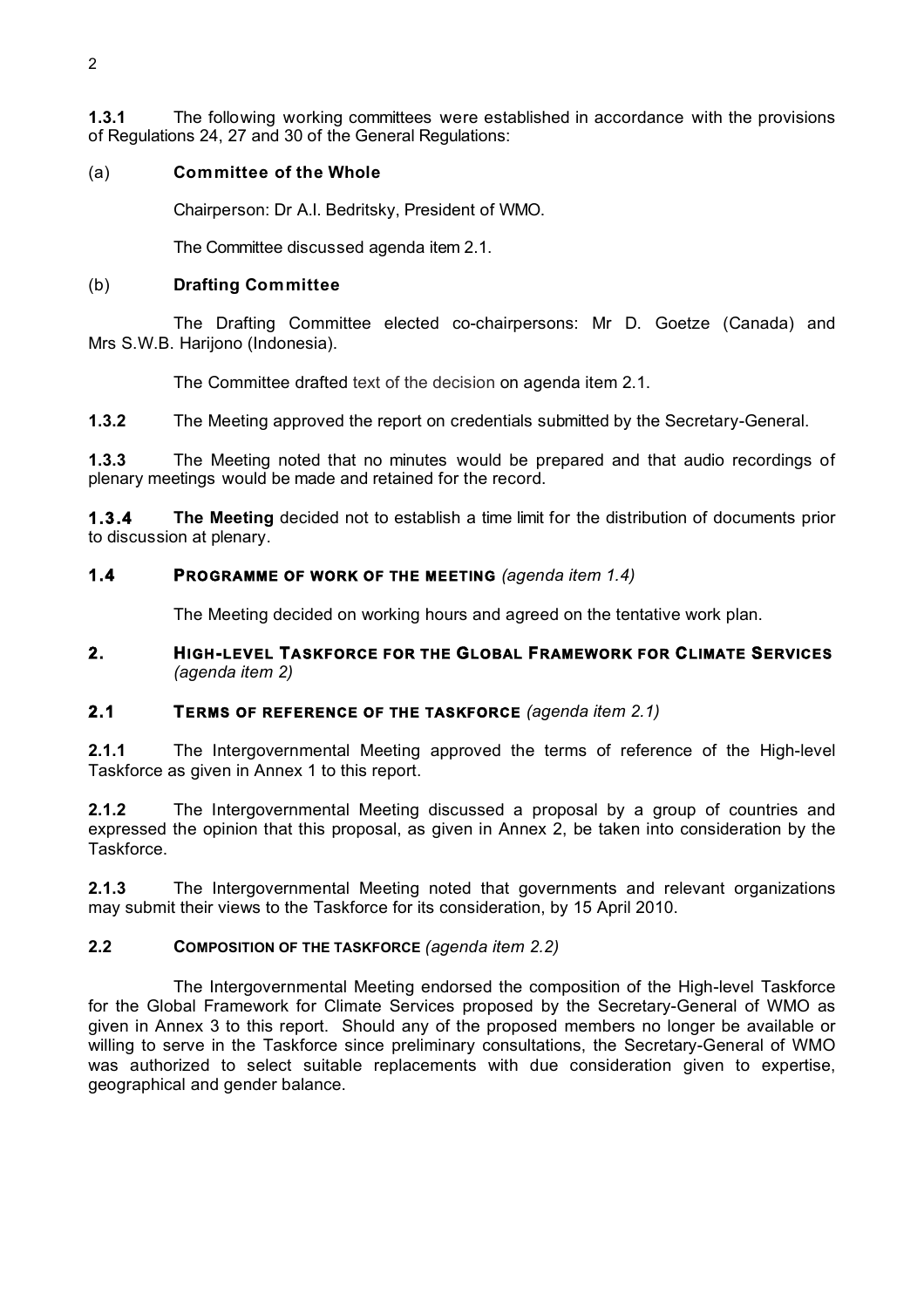#### **3. CLOSURE OF THE MEETING** *(agenda item 3)*

**3.1** The Intergovernmental Meeting expressed its appreciation to the interpreters for their cooperation and willingness to work extra time until the end of the Meeting, which enabled the Meeting to conclude its business with full interpretation in all official WMO languages.

**3.2** The meeting closed on Tuesday, 12 January 2010 at 22:03 p.m.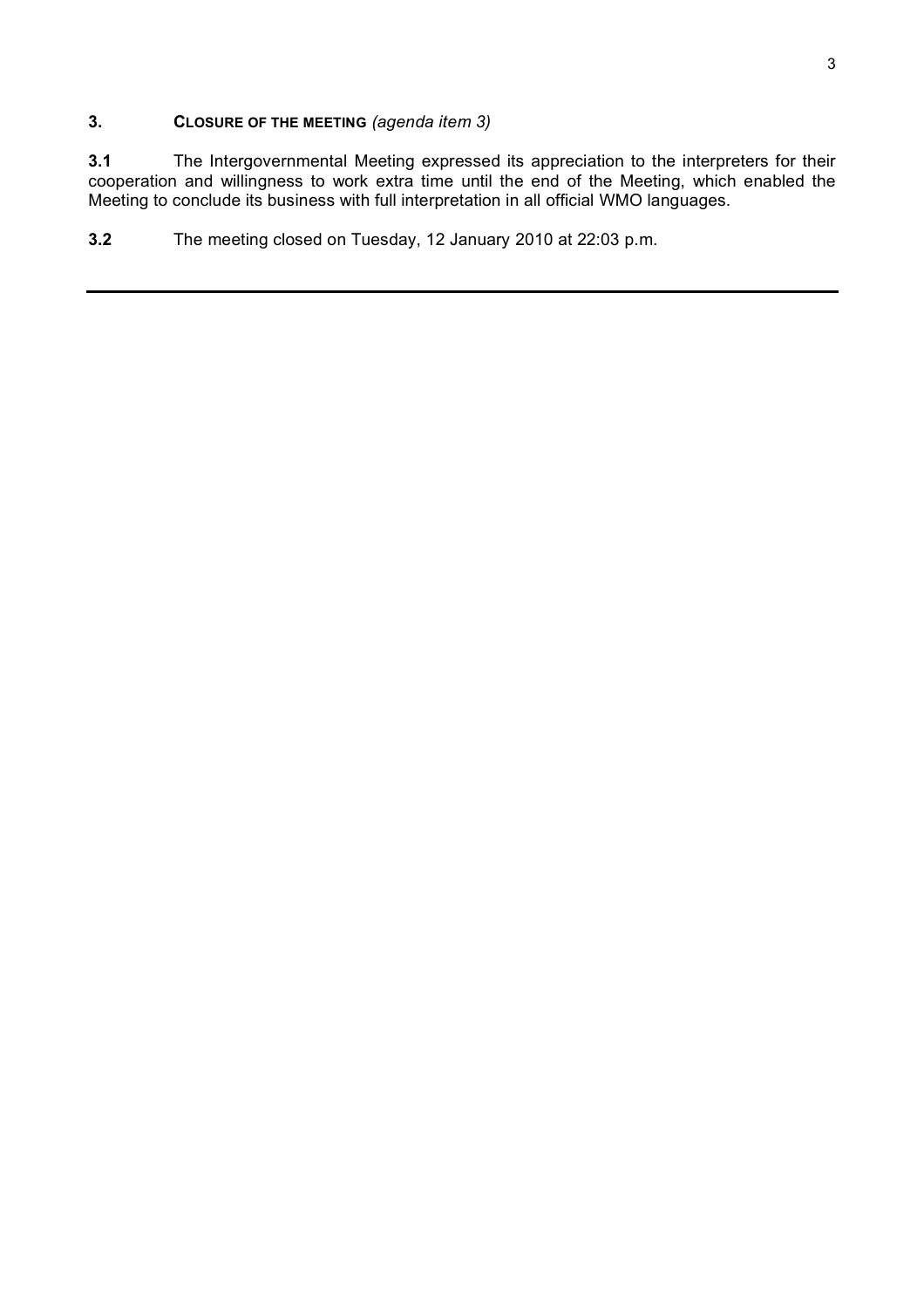#### **ANNEX 1**

#### **Terms of Reference for the High-level Taskforce for the Global Framework for Climate Services**

#### **Preamble**

The High Level Declaration adopted by the WCC-3 decided to establish a Global Framework for Climate Services (GFCS) to strengthen the production, availability, delivery and application of science-based climate prediction and services. The Declaration requested the Secretary-General of the WMO to convene an Intergovernmental Meeting of Member States of WMO to approve the terms of reference and to endorse the composition of a High-level Taskforce (HLT) of independent advisers. The Declaration further decided that the Taskforce should prepare a report, including recommendations for proposed elements of the GFCS as well as for the next steps to develop and implement the GFCS.

#### **Scope of work**

The HLT will undertake its work in accordance with the WCC-3 Declaration and will:

- 1. Develop the components of GFCS and define the roles, responsibilities, and capabilities of the elements within the GFCS and clearly illustrate how it will assist the integration of climate information and services into national planning, policy and programmes for, among others, water resource management and development, health and public safety, energy generation and distribution, agriculture and food security, land and forestry management, desertification, eco-system protection, sustainable development and poverty reduction, taking into account the special needs of Africa, Small Island Developing States (SIDS), Least Developed Countries (LDCs), and Land-Locked Developing Countries (LLDCs);
- 2. Develop options for governance of the GFCS, ensuring its intergovernmental nature, and provide the reasoning for the preferred option(s);
- 3. Outline of a plan for the implementation of the GFCS, which includes:
	- Ensuring the central role of national governments;
	- Proposing a range of options for immediate and longer-term actions to realize the GFCS;
	- Specifying measurable indicators, with timelines, for the actions necessary to implement the elements of the GFCS;
	- Estimates of costs of implementation of these options, with clear indications of the financial resources and enhanced technological capabilities required, and their likely sources, to ensure effective global implementation; and,
	- A strategy for capacity building in developing countries, particularly those of the African countries, Least Developed Countries (LDCs), Small Island Countries (SIDS) and Land-Locked Developing Countries (LLDCs);
- 4. Make findings and propose next steps in relation to:
	- i. The role of the UN system and other relevant stakeholders, as well as the mechanisms for their contributions;
	- ii. Approaches to global data policy (addressing data gaps, ownership, data protection, confidentiality, exchange, applications, and usage), that would lead to enhanced capability of the GFCS, taking into account Resolution 40 of the Twelfth WMO Congress and Resolution 25 of the Thirteenth WMO Congress;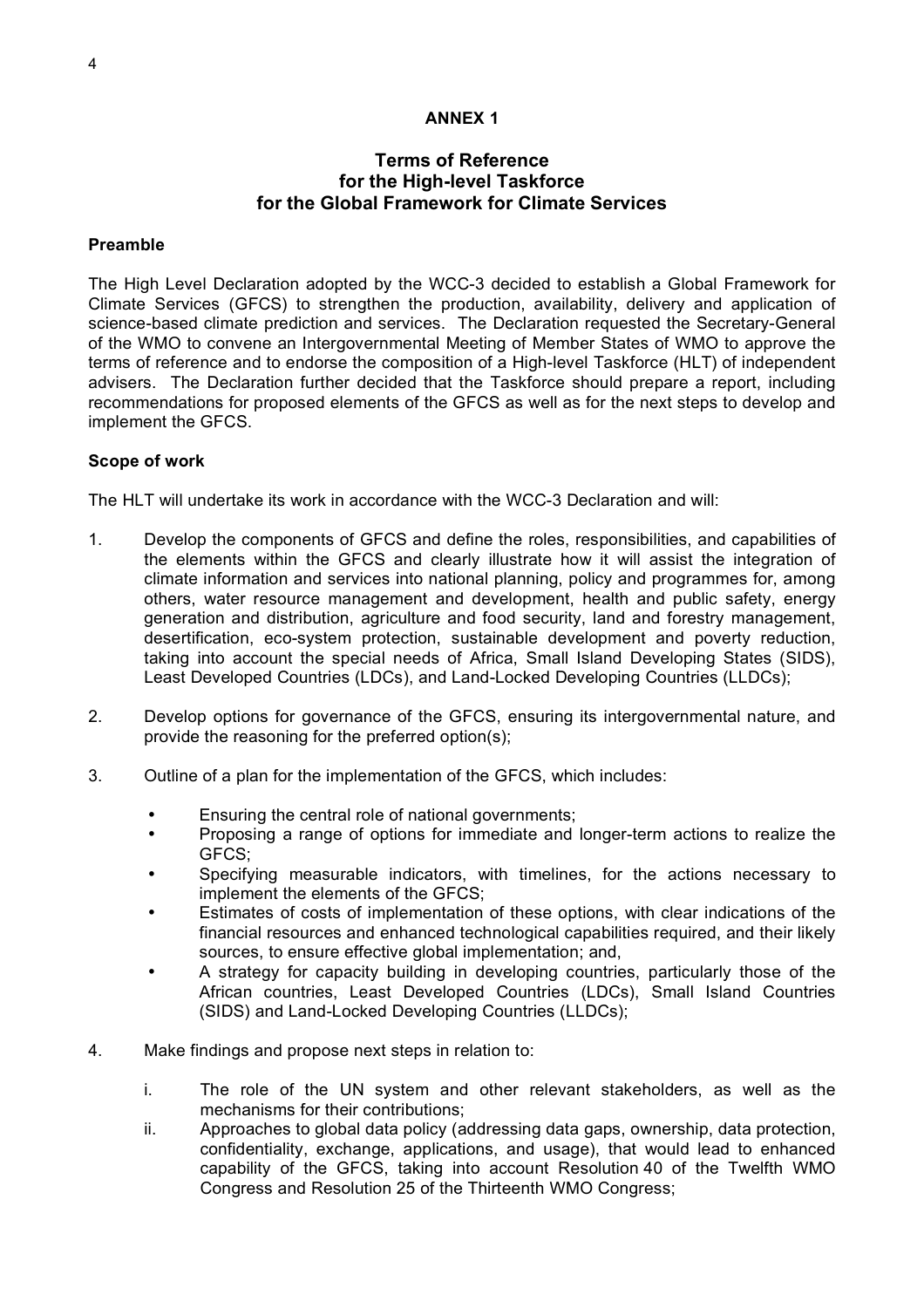- iii. Improving systematic in situ observations and monitoring of climate especially in data-sparse areas, in order to increase data availability, including for research and prediction;
- iv. Approaches for reviewing the implementation of the GFCS;
- v. Strategies for building capacity in developing countries in accordance with their needs and priorities, including their access to global and regional climate models output and the underlying technology embedded in the models, and their ability to independently develop/improve in-country climate services capacity; and,
- vi. A strategy for promoting a common global understanding of the GFCS and for coherent and coordinated messaging and information sharing;
- 5. Determine its own rules of procedure with consensus on the guiding principle for decision taking;
- 6. Be open and transparent in its functioning, making publicly available, including through the WMO Website, the following:
	- A report of each meeting held, including a list of participants;
	- Any submissions received; and,
	- Any "White Papers" generated as a part of its research activities.

#### **Support for the Taskforce**

Secretariat support will be provided by WMO, which will host its secretariat and seek funding and other support for its work.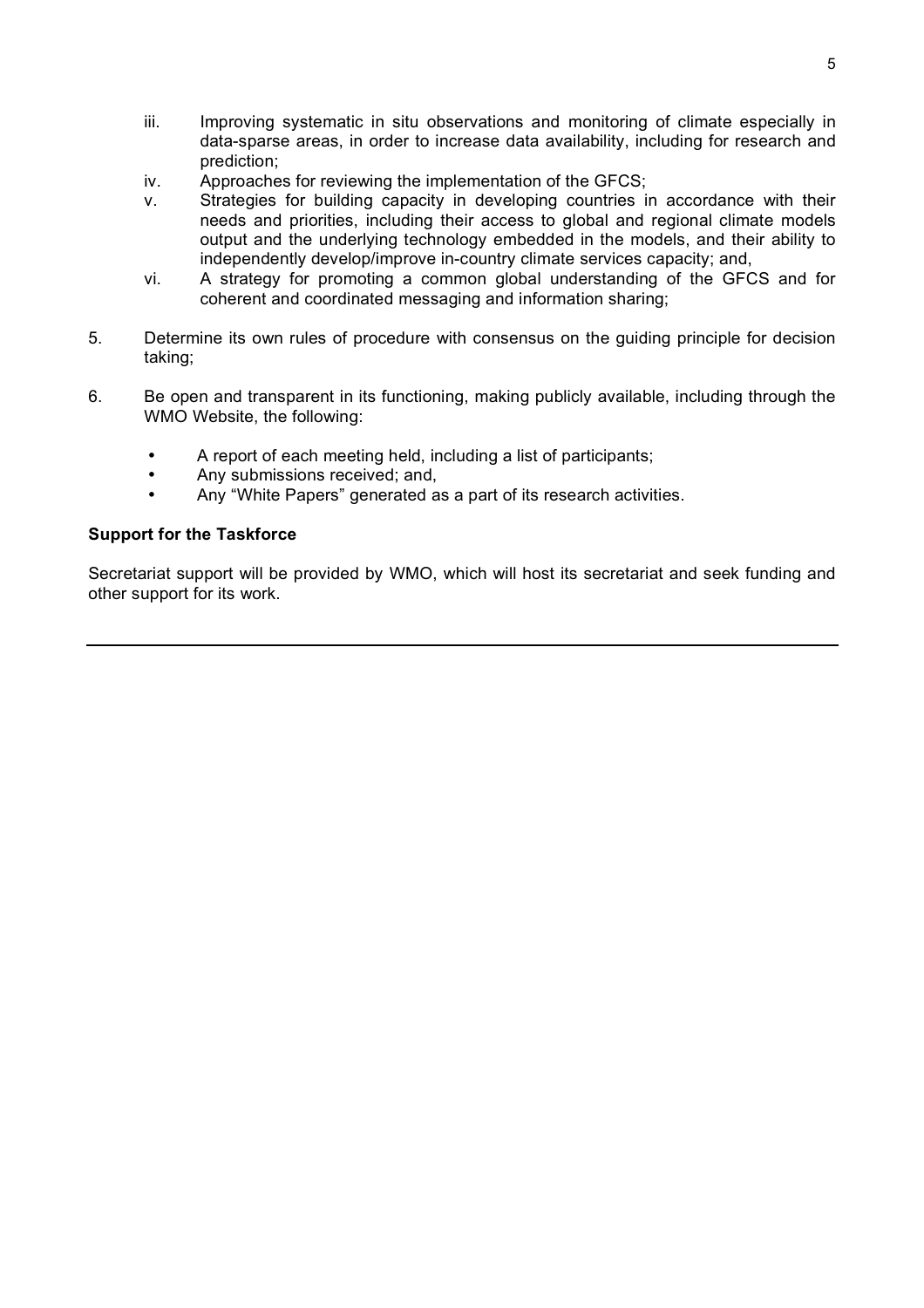#### **ANNEX 2**

A group of countries<sup>1</sup>, including the African Block, has requested that the High Level Taskforce take account of the **General Principles** and address the **Factors** listed below when undertaking its work:

#### **General Principles**

- 1. National governments shall play a central role in all aspects relating to the GFCS including its development, operation, governance and usage;
- 2. The GFCS must have an equitable, balanced and transparent inter-governmental structure responsible to the WMO Congress;
- 3. The GFCS must be consistent with the principles and provisions of the UNFCCC and its Kyoto Protocol particularly with regard to the principle of equity and "Common But Differentiated Responsibilities" as well as the provision by developed to developing countries of financial resources, transfer of technology and capacity building. The implementation of the GFCS shall depend upon full implementation of these commitments by developed countries;
- 4. National governments retain ownership of the data collected and generated in relation to the GFCS with its sharing and application to be intergovernmentally agreed upon in a data protection agreement. Further, provision of data should not result in any new commitment or obligations for developing countries including under the UNFCCC and its Kyoto Protocol as well as any subsequent agreements or processes; and,
- 5. Noting that the GFCS will be critically dependent on significant enhancement of the Climate Prediction so as to be enable to develop the appropriate Climate Services, the primary focus of the GFCS should be on enhancing prediction ability, particularly through the development of national capacities in developing countries.

#### **Factors to be addressed in completing the work of the HLT**

- A. Global Prediction Capability:
- I) Existing, global capacity to deliver climate prediction, *inter alia in the following areas*:
	- (a) Ability/capacity in terms of time (months/seasonal) and spatial scales;
	- (b) Data Collection (parameters) for Climate Prediction on basis of what mandate (decision/resolution), by whom, standardisation of data, confidentiality, commercial usage, sharing amongst whom, on what basis, analysis by which institutions, governance structures, of such institutions, cost sharing or formula;
	- (c) Technology and equipment used and provided by whom and at what cost; and,
	- (d) The role of national meteorological institutions, regional and global institutions including the WMO;
- II) Projected, global climate prediction capability, *inter alia in the following areas*:
	- (a) Ability/capacity in terms of time (seasonal, interannual and decadal) and spatial scales;
	- (b) Time line for capacity increases indicative (achievable by);
	- (c) Additional, upgraded technological inputs and equipments required and their cost;

 $1$  The LMG could list the countries here if it chose to.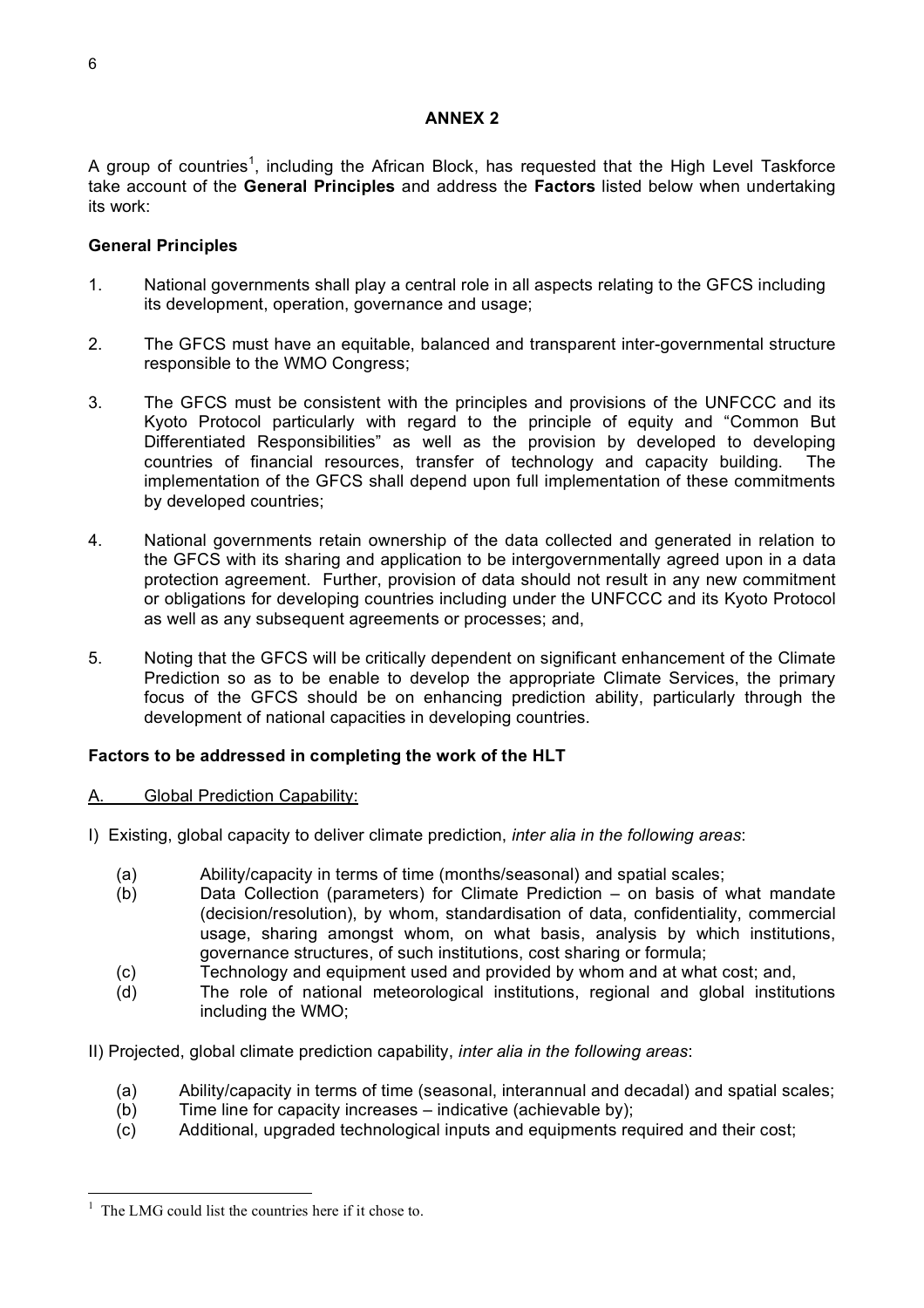- (d) New institutions/facilities at what level global, regional, national and governance structure and costs. The opportunities for representative participation in such global and regional institutions or facilities by scientists from developing countries;
- (e) Data Collection for Climate Prediction additional parameters to be collected, nature and extent, standardization, collection by, to be received by, to be analyzed by.
- (f) HLTF to suggest a separate agreement on GFCS climate prediction data which would address confidentiality issues including prohibition for use in other international instruments such as the UNFCCC as well as for commercial advantage by nonauthorized recipients. The national governments would have ownership of data and the analysis resulting there from.
- (g) Capacity building and funding requirements;
- (h) Applications/Climate Services on basis of enhanced global prediction ability to be achieved; and,
- (i) Indicators/benchmarks for review of the success of implementation;

#### B. Global climate services/applications

- I) Existing global climate services/applications
	- (a) Applications/climate services offered, to whom, at what cost
	- (b) The role of national meteorological institutions, regional and global institutions including the WMO;
	- (c) Data Collection (parameters) for Climate services on basis of what mandate (decision/resolution), by whom, standardisation of data, confidentiality, commercial usage, sharing amongst whom, on what basis, analysis by which institutions, governance structures, of such institutions, cost sharing or formula;
	- (d) Technology and equipment used and provided by whom and at what cost;
	- (e) Projected global climate services/applications
	- (f) National governments to be provided with a global climate prediction model which is on an enhanced time and spatial scale for refining and application at national microspatial levels. The national governments would apply the global model at the national level in accordance with their needs and priorities based on relevant data that they would collect and hold at national level. It would be up to national governments to approach any regional or international institution for assistance in provision of climate services on basis of relevant sectoral data provided by national governments;
	- (g) Templates for data collections by national governments in specific fields/sectors that would benefit from enhanced climate prediction abilities applied across extended time and micro-spatial scales;
	- (h) Capacity building for national governments to develop applications/services and cost estimates thereof;
	- (i) HLTF to suggest a separate agreement on GFCS climate services data which would address confidentiality issues including prohibition for use in other international instruments such as the UNFCCC as well as for commercial advantage by nonauthorized recipients. The national governments would have ownership of data and the analysis resulting there from.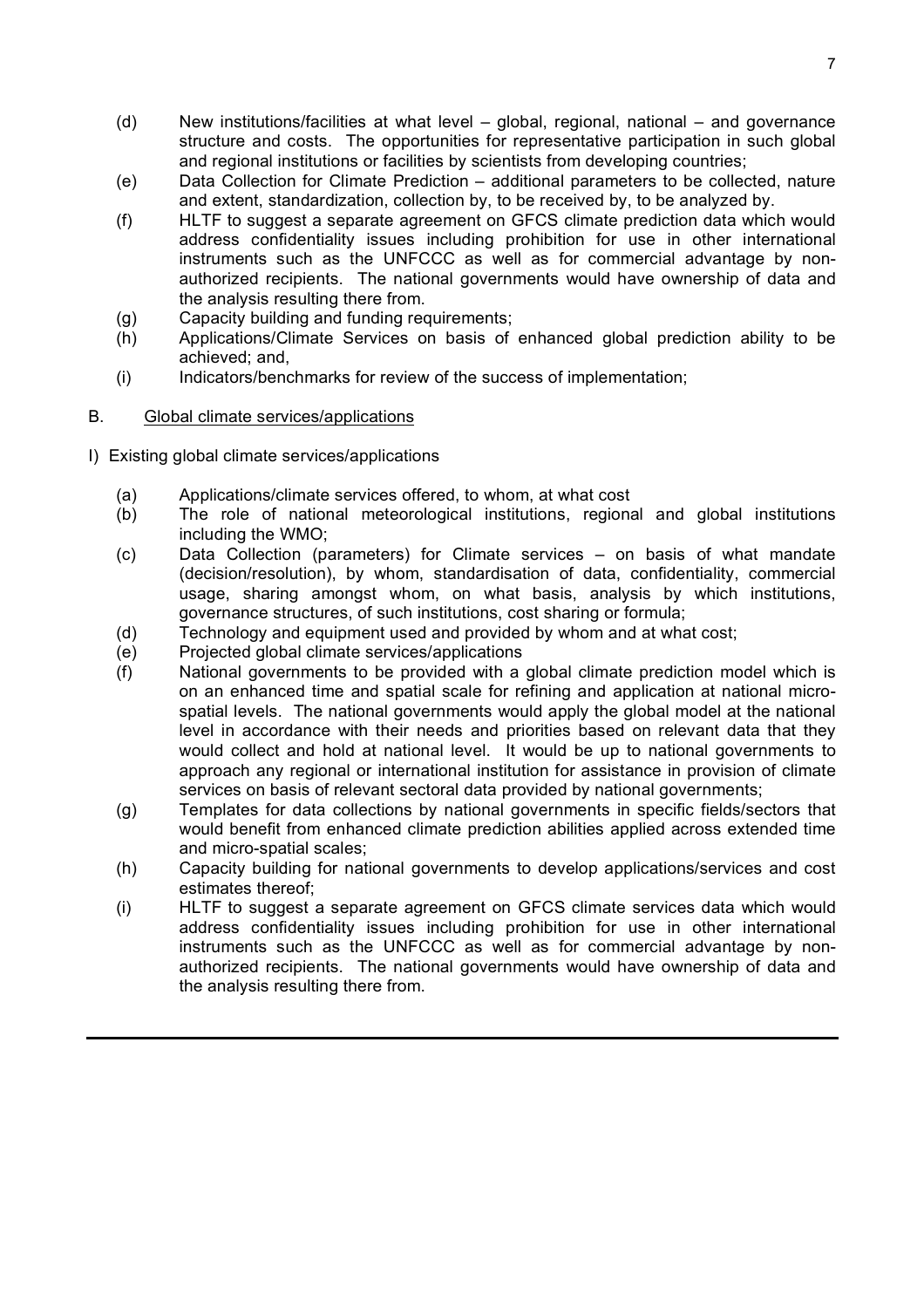#### **ANNEX 3**

# **Tentative membership of the High-level Taskforce for the Global Framework for Climate Services**

- 1. Joaquim CHISSANO (Mozambique)
- 2. Jan EGELAND (Norway)
- 3. Angus FRIDAY (Grenada)
- 4. Eugenia KALNAY (Ms) (Argentina/USA)
- 5. Ricardo LAGOS (Chile)
- 6. Julia MARTON-LEFEVRE (Ms) (Hungary/France/USA)
- 7. Khotso MOKHELE (South Africa)
- 8. Chiaki MUKAI (Ms) (Japan)
- 9. Cristina NARBONA RUIZ (Ms) (Spain)
- 10. Rajendra Singh PARODA (India)
- 11. QIN Dahe (China)
- 12. Emil SALIM (Indonesia)
- 13. Mahmoud ABU-ZEID (Egypt)
- 14. High-level representative of indigenous peoples<sup>\*</sup>
- 15. High-level member from Pacific SIDS<sup>\*</sup>
- 16. High-level economist<sup>®</sup>

\* Potential members to be confirmed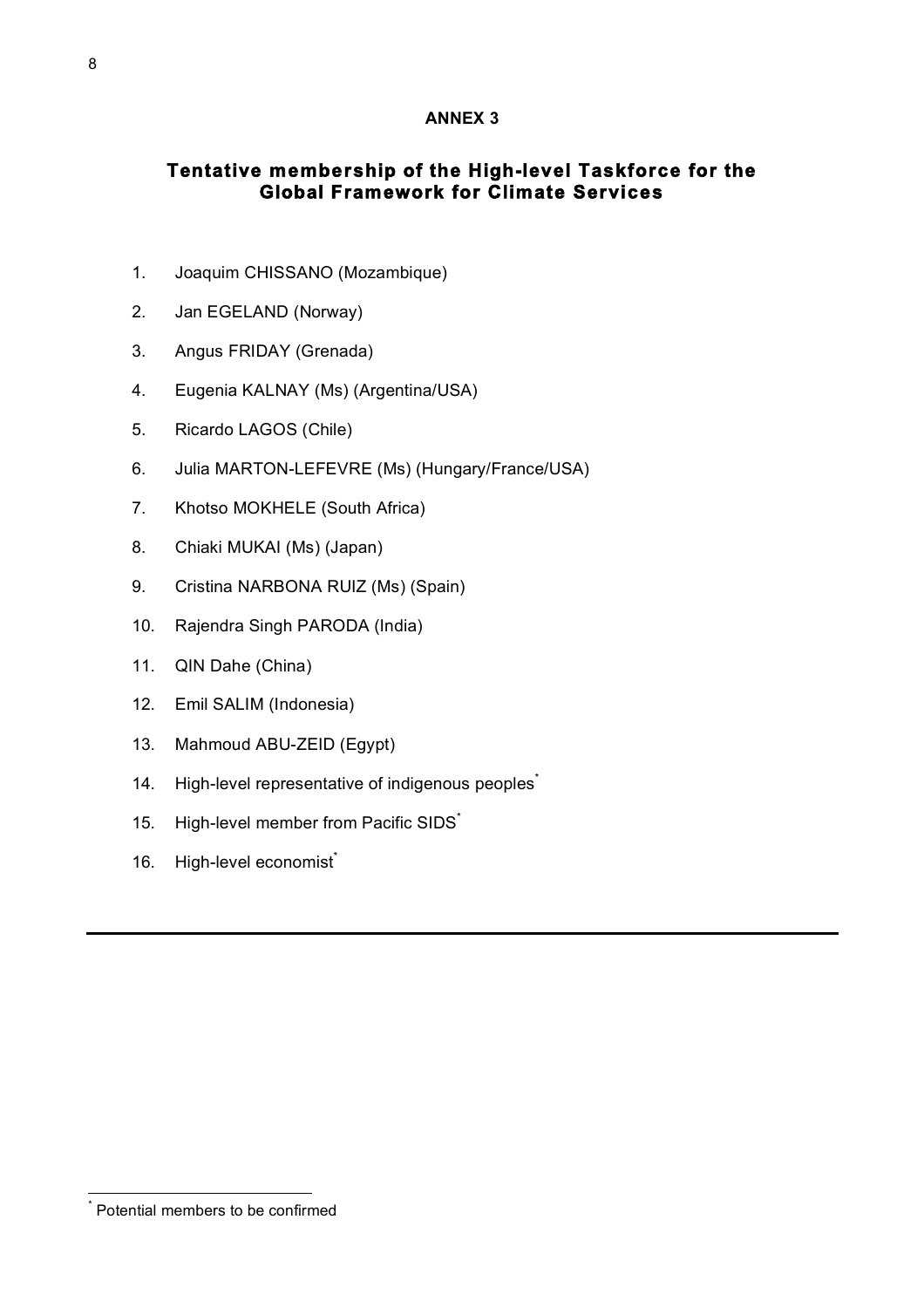#### **APPENDIX A**

### **LIST OF PARTICIPANTS**

# **1. Officers**

Alexander I. Bedritsky President of WMO

# **2. Representatives of WMO Member Countries**

#### *Algeria*

| <b>Boualem Chebihi</b>                  | Delegate                  |
|-----------------------------------------|---------------------------|
| Mourad Boukadoum                        | Delegate                  |
| Mohamed Faiz Bouchedoub                 | Delegate                  |
| Faycal Belkacemi                        | Delegate                  |
| <b>Armenia</b>                          |                           |
| Levon Vardanyan                         | Delegate                  |
| Australia                               |                           |
| lan Carruthers                          | <b>Principal Delegate</b> |
| Peter Higgins                           | Delegate                  |
| Angela Robinson (Ms)                    | Delegate                  |
| Miranda Brown (Ms)                      | Delegate                  |
| Austria                                 |                           |
| <b>Ernest Rudel</b>                     | <b>Principal Delegate</b> |
| Elisabeth Koch (Ms)                     | Delegate                  |
|                                         |                           |
| Azerbaijan                              |                           |
| Sahib Khalilov                          | Delegate                  |
| Bahamas                                 |                           |
| <b>Arthur Rolle</b>                     | <b>Principal Delegate</b> |
| <b>Bahrain</b>                          |                           |
| Ammar Rajab                             | <b>Principal Delegate</b> |
| <b>Bangladesh</b>                       |                           |
| Faiyaz Murshid Kazi                     | Delegate                  |
| <b>Barbados</b>                         |                           |
| Natalie Burke (Ms)                      | Delegate                  |
| <b>Belgium</b>                          |                           |
| Henri Malcorps                          | <b>Principal Delegate</b> |
| Pieter Leenknegt                        | Delegate                  |
| <b>Bolivia (Plurinational State of)</b> |                           |

| Luis Fernando Rosales Lozada | Delegate |
|------------------------------|----------|
|                              |          |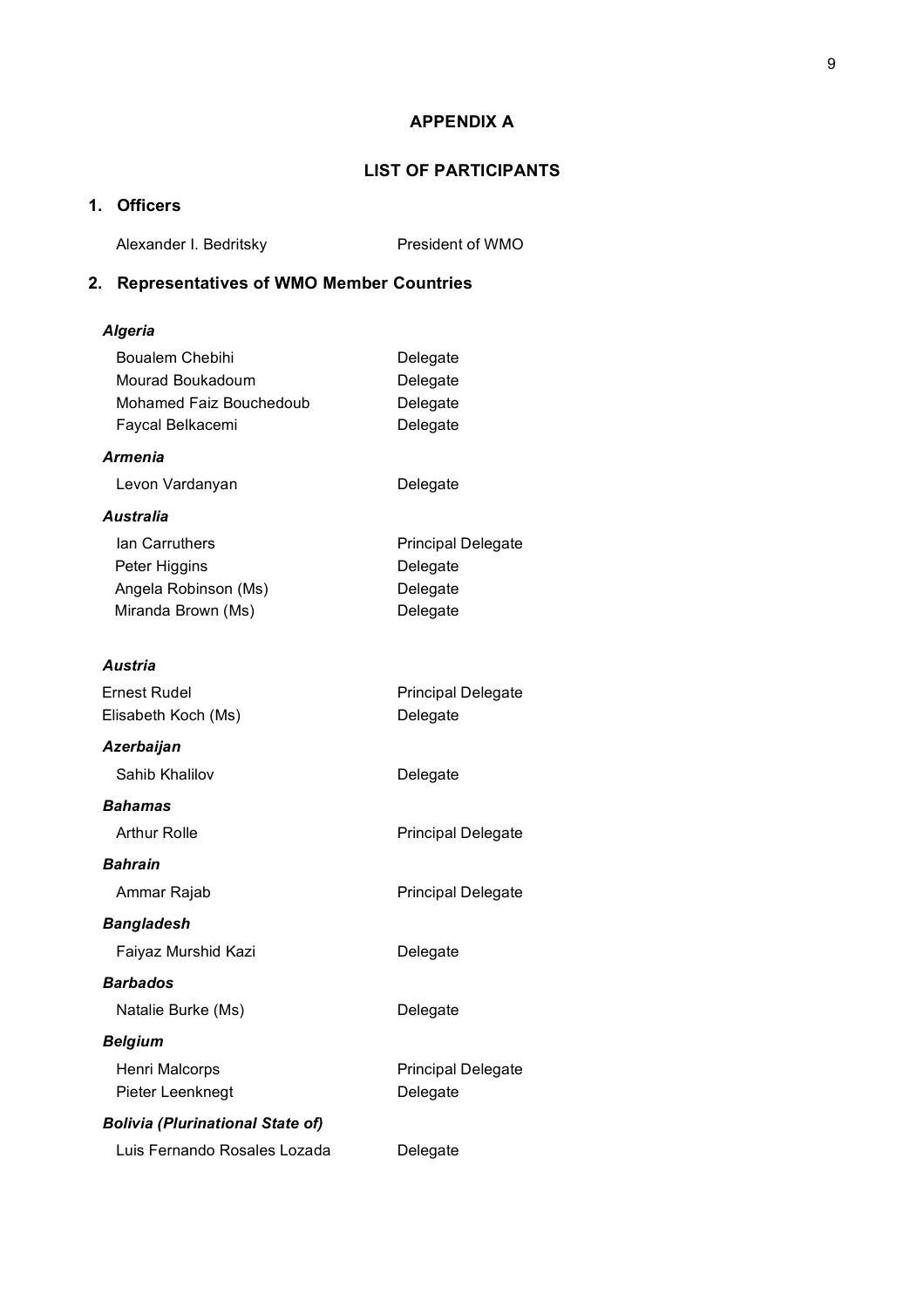| <b>Bosnia and Herzegovina</b>                                             |                                                   |
|---------------------------------------------------------------------------|---------------------------------------------------|
| Ines Suznjevic (Ms)                                                       | Delegate                                          |
| Brazil                                                                    |                                                   |
| Rui Vasconcellos                                                          | Delegate                                          |
| <b>Bulgaria</b>                                                           |                                                   |
| Tatyana Angelova (Ms)                                                     | Delegate                                          |
| Burkina Faso                                                              |                                                   |
| Moussa Waongo                                                             | <b>Principal Delegate</b>                         |
| Burundi                                                                   |                                                   |
| Bernard Ntahiraja                                                         | <b>Principal Delegate</b>                         |
| Canada                                                                    |                                                   |
| Darren Goetze<br>Johanne Forest (Ms)                                      | <b>Principal Delegate</b><br>Delegate             |
| <b>Chile</b>                                                              |                                                   |
| Osvaldo Alvarez<br>Hassan Vicente Zeran                                   | Delegate<br>Delegate                              |
| China                                                                     |                                                   |
| Shen Xiaonong                                                             | <b>Principal Delegate</b>                         |
| Xu Xianghua                                                               | Delegate                                          |
| Wang Xiaoying                                                             | Delegate                                          |
| Colombia                                                                  |                                                   |
| Angelino Garzon<br>Gedeon Jaramillo                                       | <b>Principal Delegate</b><br>Delegate             |
| Congo                                                                     |                                                   |
| Camille Loumouamou<br>Martin Massoukina Kountima                          | <b>Principal Delegate</b><br>Delegate             |
| <b>Costa Rica</b>                                                         |                                                   |
| Juan Carlos Fallas-Sojo<br>Carlos Garbanzo<br><b>Christian Guillermet</b> | <b>Principal Delegate</b><br>Delegate<br>Delegate |
| Croatia                                                                   |                                                   |
| Ivan Cacic<br><b>Kreso Pandzic</b>                                        | <b>Principal Delegate</b><br>Delegate             |
| <b>Cyprus</b>                                                             |                                                   |
| Maria Soloyianni (Ms)                                                     | Delegate                                          |
| <b>Czech Republic</b>                                                     |                                                   |
| Radim Tolasz                                                              | <b>Principal Delegate</b>                         |
| <b>Democratic People's Republic of Korea</b>                              |                                                   |
| Ri Jang Gon<br>Kim Tong Hwan                                              | <b>Principal Delegate</b><br>Delegate             |

10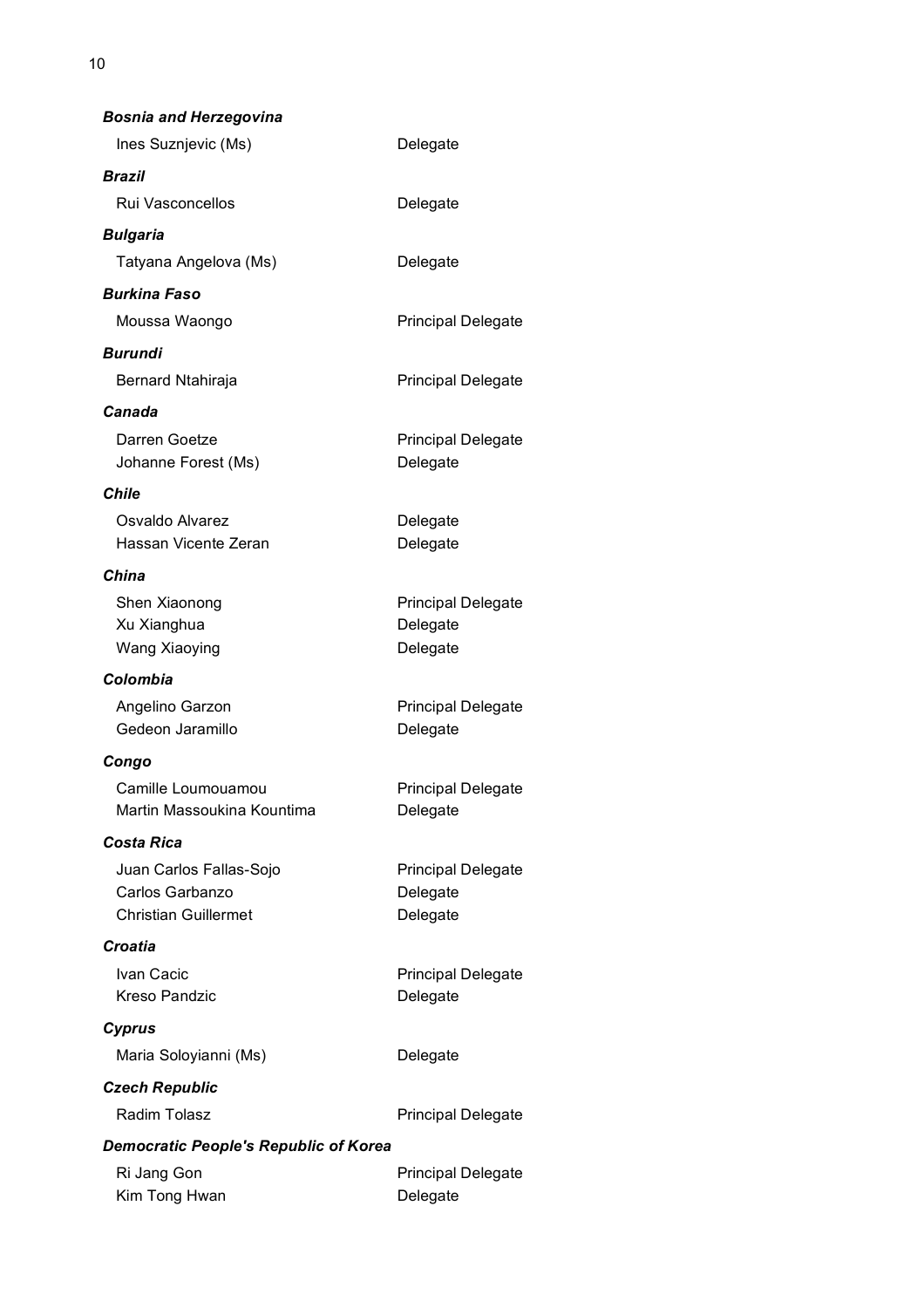| Denmark                     |                           |
|-----------------------------|---------------------------|
| Anne Mette Jørgensen (Ms)   | <b>Principal Delegate</b> |
| <b>Ecuador</b>              |                           |
| Miguel Jarrin               | Delegate                  |
| Egypt                       |                           |
| Mokhtar Omar Ibrahim        | Delegate                  |
| <b>Finland</b>              |                           |
| Petteri Taalas              | <b>Principal Delegate</b> |
| Maria Hurtola (Ms)          | Delegate                  |
| Eero Lahtinen               | Delegate                  |
| France                      |                           |
| Jacques Pellet              | Delegate                  |
| <b>Marc Gillet</b>          | Delegate                  |
| Dominique Le Masne          | Delegate                  |
| Nicolas Beriot              | Delegate                  |
| Delphine Lida (Ms)          | Delegate                  |
| Gabon                       |                           |
| Martin Ondo Ella            | <b>Principal Delegate</b> |
| Gambia                      |                           |
| <b>Bernard Edward Gomez</b> | Delegate                  |
| Georgia                     |                           |
| Ramaz Chitanava             | <b>Principal Delegate</b> |
| Germany                     |                           |
| <b>Wolfgang Kusch</b>       | <b>Principal Delegate</b> |
| Dirk Engelbart              | Delegate                  |
| Ralph Kellermann            | Delegate                  |
| Ghana                       |                           |
| Hakeem Balogun              | <b>Principal Delegate</b> |
| Gideon Quarcoo              | Delegate                  |
| Greece                      |                           |
| Ioannis Papageorgiou        | Delegate                  |
| Petros Varelidis            | Delegate                  |
| Andreas Papastamou          | Delegate                  |
| Guinea-Bissau               |                           |
| João Lona Tchedná           | Delegate                  |
| Hungary                     |                           |
| Zita Bihari (Ms)            | <b>Principal Delegate</b> |
| Levente Székely             | Delegate                  |
| Balázs Rátkai               | Delegate                  |
|                             |                           |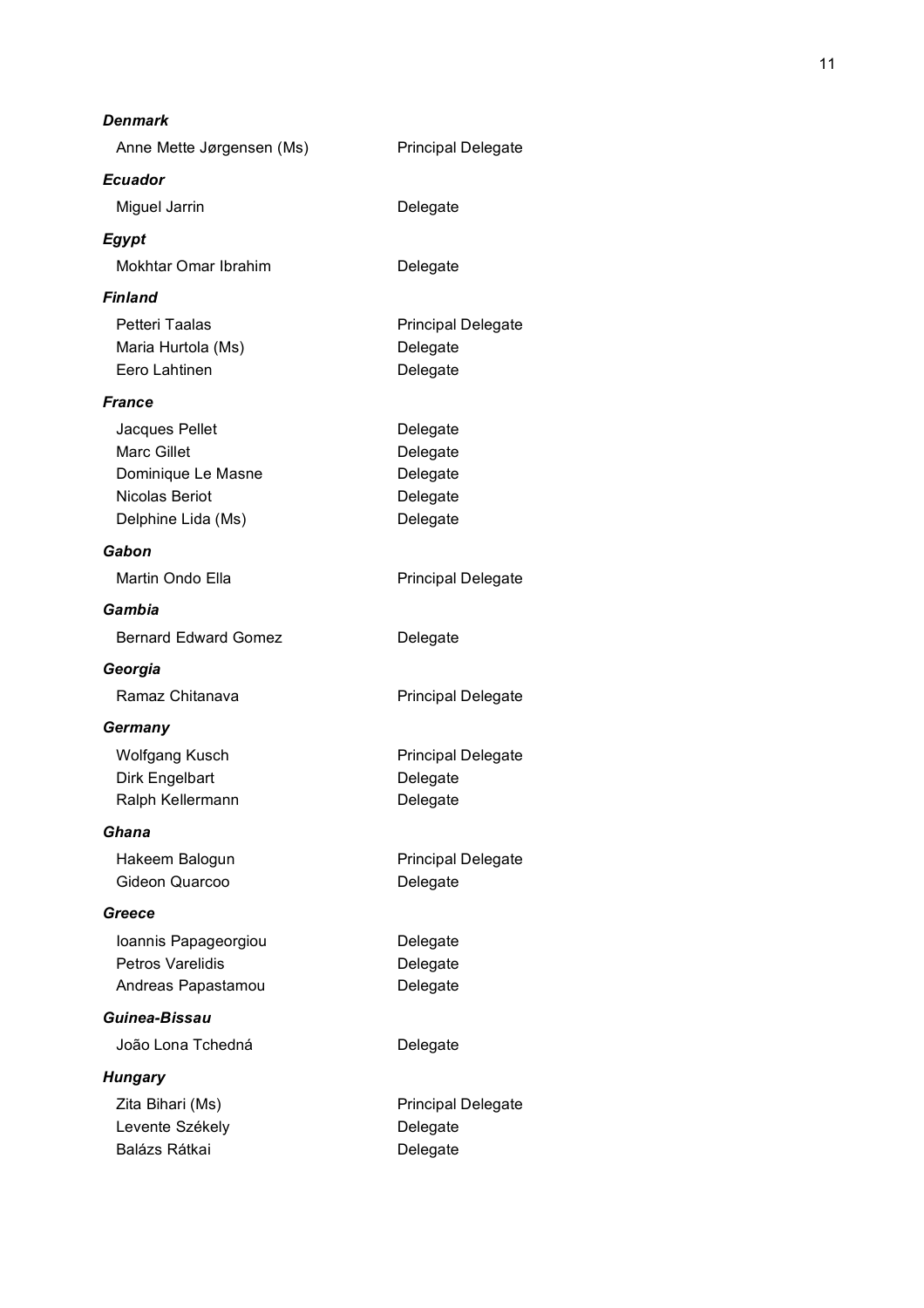| India                                                                             |                                                               |
|-----------------------------------------------------------------------------------|---------------------------------------------------------------|
| Kheya Bhattacharya (Ms)<br>A. Gopinathan<br>Partha Satpathy<br>Rachita Bhandari   | Delegate<br>Delegate<br>Delegate<br>Delegate                  |
| <i><b>Indonesia</b></i>                                                           |                                                               |
| Sri Woro B. Harijono (Ms)<br>Edvin Aldrian<br>Rina Soemarno (Ms)<br>Muhsin Syihab | <b>Principal Delegate</b><br>Delegate<br>Delegate<br>Delegate |
| Iran, Islamic Republic of                                                         |                                                               |
| Bahram Sanaei<br>Mostafa Jafari                                                   | <b>Principal Delegate</b><br>Delegate                         |
| <b>Israel</b>                                                                     |                                                               |
| Ron Adam                                                                          | Delegate                                                      |
| Italy                                                                             |                                                               |
| Massimo Capaldo<br>Federico Ferrini                                               | <b>Principal Delegate</b><br>Delegate                         |
| Japan                                                                             |                                                               |
| <b>Toru Nakata</b><br>Naoyuki Hasegawa<br>Seiichi Tajima                          | <b>Principal Delegate</b><br>Delegate<br>Delegate             |
| Jordan                                                                            |                                                               |
| <b>Mohammed Hindawi</b><br>Ghandeer Elfayez (Ms)                                  | Delegate<br>Delegate                                          |
| Kenya                                                                             |                                                               |
| Joseph Mukabana<br>Peter Ambanje<br>Anne Keah (Ms)                                | <b>Principal Delegate</b><br>Delegate<br>Delegate             |
| <b>Kuwait</b>                                                                     |                                                               |
| Jawaher Al Sabah (Ms)                                                             | Delegate                                                      |
| Kyrgyzstan                                                                        |                                                               |
| Shamil Ilyasov                                                                    | Delegate                                                      |
| Lebanon                                                                           |                                                               |
| Bachir Saleh Azzam                                                                | Delegate                                                      |
| Lesotho                                                                           |                                                               |
| H.E. Bruno Tseliso Sekoli                                                         | Delegate                                                      |
| Liberia                                                                           |                                                               |
| Albert M. Sherman                                                                 | <b>Principal Delegate</b>                                     |
| Libyan Arab Jamahiriya                                                            |                                                               |
| H.E. Ibrahim Aldredi                                                              | Delegate                                                      |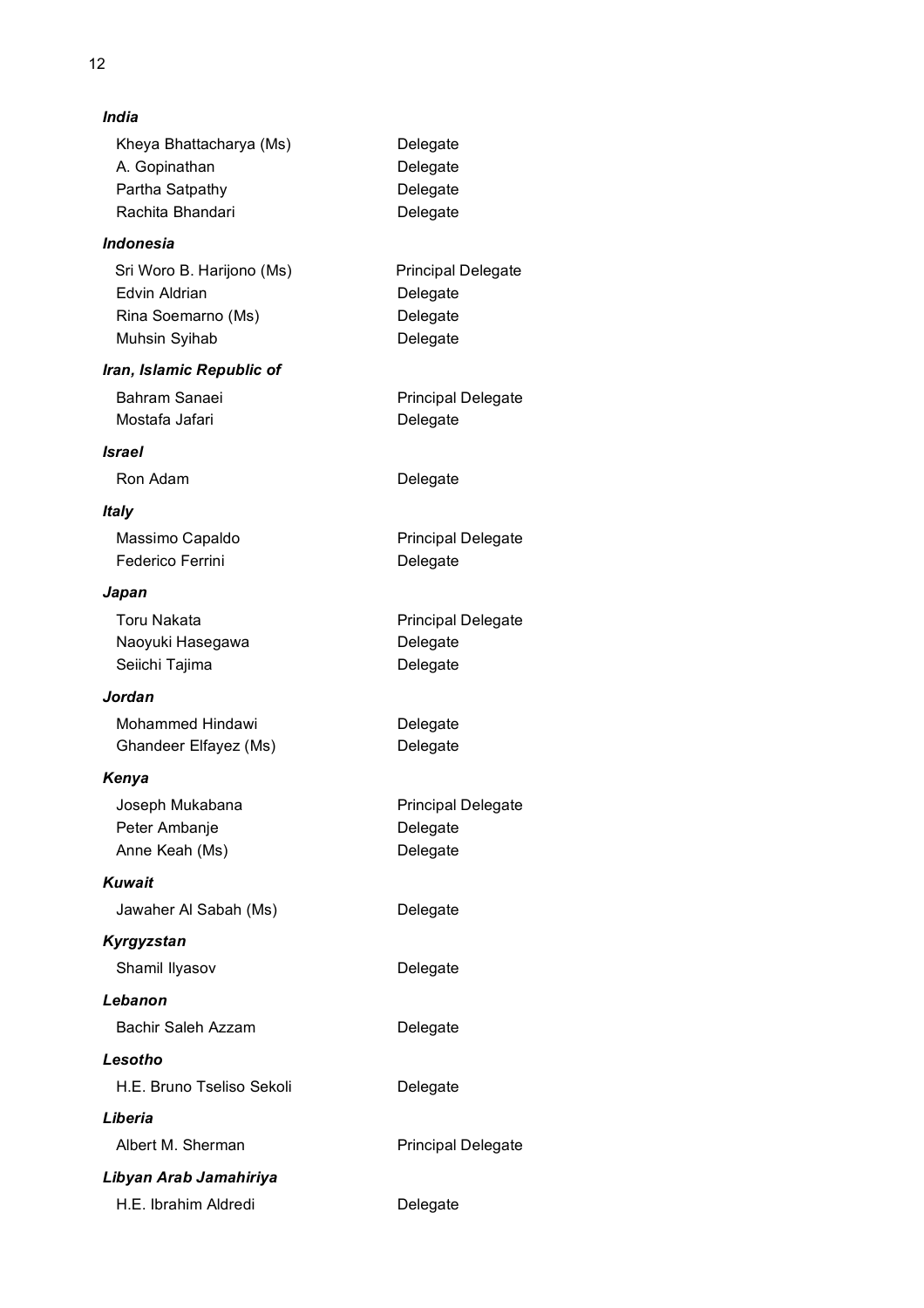| <b>Adel Shaltut</b>                                                                                                                                  | Delegate                                         |
|------------------------------------------------------------------------------------------------------------------------------------------------------|--------------------------------------------------|
| Madagascar                                                                                                                                           |                                                  |
| Nimbol Raelinera<br>Harifera Elisa Rabemananjara (Ms)                                                                                                | <b>Principal Delegate</b><br>Delegate            |
| Malaysia                                                                                                                                             |                                                  |
| Alui Bahari<br>Kmail Mohamad Bkri                                                                                                                    | <b>Principal Delegate</b><br>Delegate            |
| <b>Mauritania</b>                                                                                                                                    |                                                  |
| Ould Mohamed Laghdaf Bechir                                                                                                                          | <b>Principal Delegate</b>                        |
| <b>Mauritius</b>                                                                                                                                     |                                                  |
| H.E. Shree Baboo Chekitan Servansing Principal Delegate<br>Mohamudally Beebeejaun<br>Vishwakarmah Mungur<br>Tanya Prayag-Gujadhur<br>Subhas Gujadhur | Delegate<br>Delegate<br>Delegate<br>Delegate     |
| <b>Mexico</b>                                                                                                                                        |                                                  |
| Maria Victoria Romero Caballero (Ms)<br>Sofia Lascurain Sanchez de Tagle (Ms)                                                                        | Delegate<br>Delegate                             |
| Monaco                                                                                                                                               |                                                  |
| Gilles Realini<br>H.E. Robert Fillon                                                                                                                 | Delegate<br><b>Principal Delegate</b>            |
| <b>Mongolia</b>                                                                                                                                      |                                                  |
| Enkhtuvshin Sevjid<br>Dashdolgor Dolgorsuren (Ms)                                                                                                    | <b>Principal Delegate</b><br>Delegate            |
| Morocco                                                                                                                                              |                                                  |
| Abderrazzak Laassel<br>Mustapha El Bouazzaoui                                                                                                        | Delegate<br>Delegate                             |
| <b>Mozambique</b>                                                                                                                                    |                                                  |
| <b>Moises Vicente Benessene</b><br>Elias Jaime Zimba<br>Miguel Raul Tungadza                                                                         | <b>Principal Delegate</b><br>Delgate<br>Delegate |
| <b>Namibia</b>                                                                                                                                       |                                                  |
| Jennifer Moetie (Ms)                                                                                                                                 | Delegate                                         |
| <b>Nepal</b>                                                                                                                                         |                                                  |
| Nirmal Hari Rajbhandari<br><b>Bharat Raj Paudyal</b>                                                                                                 | <b>Principal Delegate</b><br>Delegate            |
| <b>Netherlands</b>                                                                                                                                   |                                                  |
| Piet De Wildt<br>Edo Driessen                                                                                                                        | <b>Principal Delegate</b><br>Delegate            |
| <b>Netherlands Antilles and Aruba</b>                                                                                                                |                                                  |
| <b>Albert Martis</b>                                                                                                                                 | Delegate                                         |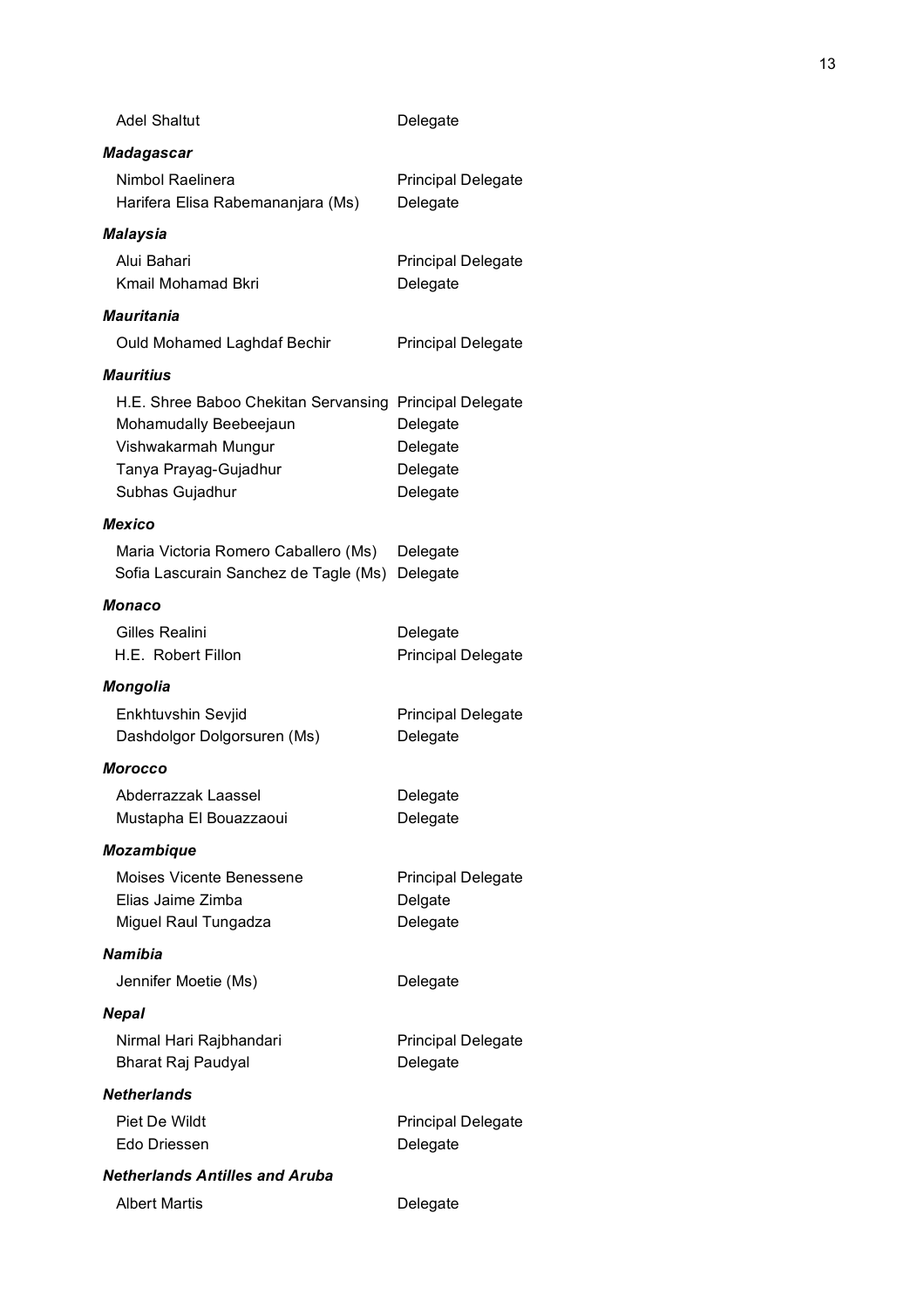| Niger                                                                                                                       |                                                                           |  |
|-----------------------------------------------------------------------------------------------------------------------------|---------------------------------------------------------------------------|--|
| Moussa Labo                                                                                                                 | <b>Principal Delegate</b>                                                 |  |
| Nigeria                                                                                                                     |                                                                           |  |
| Ositadinma Anaeau<br>Beatrice Ikeku-Thomas (Ms)                                                                             | Delegate<br>Delegate                                                      |  |
| <b>Norway</b>                                                                                                               |                                                                           |  |
| H.E. Anton Eliassen<br>Gry Karen Waage (Ms)<br>Marit Victoria Pettersen (Ms)<br>Hanne V. Hovden (Ms)<br>Morten Christiansen | <b>Principal Delegate</b><br>Delegate<br>Delegate<br>Delegate<br>Delegate |  |
| Oman                                                                                                                        |                                                                           |  |
| H.E. Yahya Alwahaibi<br>Ahmed Alshahri                                                                                      | Delegate<br>Delegate                                                      |  |
| Pakistan                                                                                                                    |                                                                           |  |
| Qamar-uz-Zaman Chaudhry                                                                                                     | Delegate                                                                  |  |
| Panama                                                                                                                      |                                                                           |  |
| Jorge Corrales Hidalgo                                                                                                      | Delegate                                                                  |  |
| Paraguay                                                                                                                    |                                                                           |  |
| Patricia Frutos (Ms)                                                                                                        | Delegate                                                                  |  |
| Peru                                                                                                                        |                                                                           |  |
| Wilar Gamarra                                                                                                               | <b>Principal Delegate</b>                                                 |  |
| <b>Philippines</b>                                                                                                          |                                                                           |  |
| Junever Mahilum-West (Ms)                                                                                                   | Delegate                                                                  |  |
| Virginia T. Abad (Ms)                                                                                                       | Delegate                                                                  |  |
| Poland                                                                                                                      |                                                                           |  |
| <b>Miroslaw Mietus</b><br>Irena Juszczyk (Ms)                                                                               | Delegate<br>Delegate                                                      |  |
| <b>Portugal</b>                                                                                                             |                                                                           |  |
| Aderito Serrao                                                                                                              | <b>Principal Delegate</b>                                                 |  |
| <b>Carlos Direitinho Tavares</b>                                                                                            | Delegate                                                                  |  |
| Jose Guedes de Sousa                                                                                                        | Delegate                                                                  |  |
| Qatar                                                                                                                       |                                                                           |  |
| Mansoor Abdulla Al-Sulaitin                                                                                                 | Delegate                                                                  |  |
| <b>Republic of Korea</b>                                                                                                    |                                                                           |  |
| Chung-Kyu Park                                                                                                              | <b>Principal Delegate</b>                                                 |  |
| Byoung-Cheol Kim<br>Hyun-Kyung Kim (Ms)                                                                                     | Delegate<br>Delegate                                                      |  |
|                                                                                                                             |                                                                           |  |
| <b>Republic of Moldova</b><br>H.E. Mrs Tatania Lapicus                                                                      | <b>Principal Delegate</b>                                                 |  |
| <b>Tudor Vasilica</b>                                                                                                       | Delegate                                                                  |  |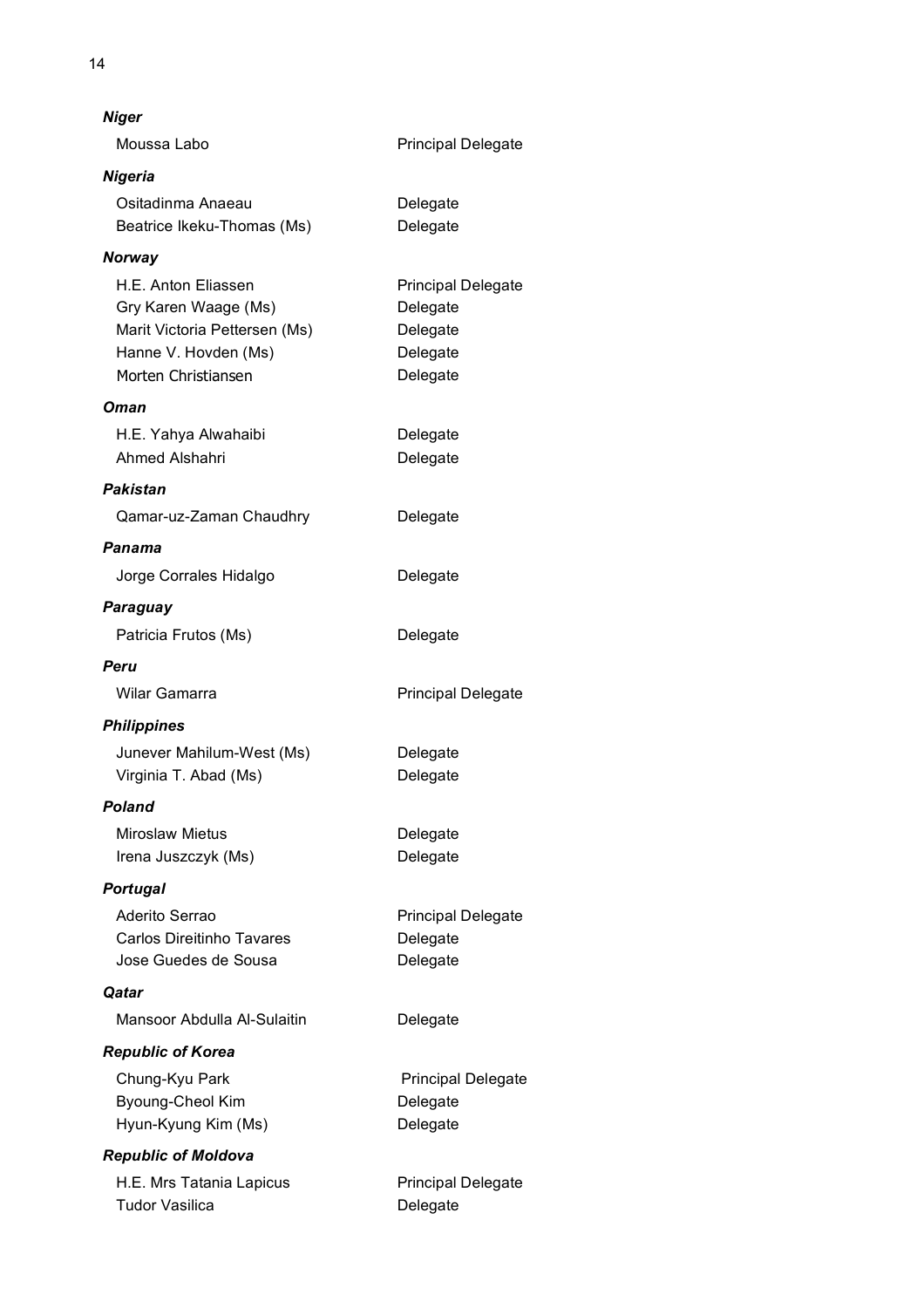| Valeriu Cazac                                                                                            | Delegate                                                      |
|----------------------------------------------------------------------------------------------------------|---------------------------------------------------------------|
| Romania                                                                                                  |                                                               |
| Alexandra Spanu (Ms)                                                                                     | Delegate                                                      |
| <b>Russian Federation</b>                                                                                |                                                               |
| Igor Mokhov                                                                                              | Delegate                                                      |
| Rwanda                                                                                                   |                                                               |
| Alphonse Kayitayire<br>Renata Cavalcanti Muniz (Ms)                                                      | Delegate<br>Delegate                                          |
| <b>Sao Tome and Principe</b>                                                                             |                                                               |
| João Vicente Vaz Lima                                                                                    | Delegate                                                      |
| Saudi Arabia                                                                                             |                                                               |
| Ali Bahitham<br>Yahya Al-Kahtani                                                                         | Delegate<br>Delegate                                          |
| <b>Senegal</b>                                                                                           |                                                               |
| Mactar Ndiaye<br>Seynabou Dial (Ms)                                                                      | Delegate<br>Delegate                                          |
| <b>Serbia</b>                                                                                            |                                                               |
| Milan Daci<br>Danica Spasova (Ms)<br>Jelisaveta Djurickovic-Tuvic (Ms)                                   | <b>Principal Delegate</b><br>Delegate<br>Delegate             |
| <b>Seychelles</b>                                                                                        |                                                               |
| <b>Wills Agricole</b>                                                                                    | <b>Principal Delegate</b>                                     |
| Slovakia                                                                                                 |                                                               |
| Pavol Nejedlik                                                                                           | <b>Principal Delegate</b>                                     |
| Slovenia                                                                                                 |                                                               |
| Dusan Vujadinovic<br>Tanja Cegnar<br>Grega Kumer                                                         | <b>Principal Delegate</b><br>Delegate<br>Delegate             |
| <b>South Africa</b>                                                                                      |                                                               |
| Luvuyo Ndimeni<br>Tshihumbudzo Ravhandalala (Ms)                                                         | <b>Principal Delegate</b><br>Delegate                         |
| <b>Spain</b>                                                                                             |                                                               |
| Francisco Cadarso<br>Jose Ignacio Contreras<br>Jose Fernández Monistrol<br>Concepcion Martinez-Lope (Ms) | <b>Principal Delegate</b><br>Delegate<br>Delegate<br>Delegate |
| Sri Lanka                                                                                                |                                                               |
| Gunavi B. Samarasinghe<br>Uthman L.M. Jauhar<br>Manorie Mallikaratchy (Ms)                               | Delegate<br>Delegate<br>Delegate                              |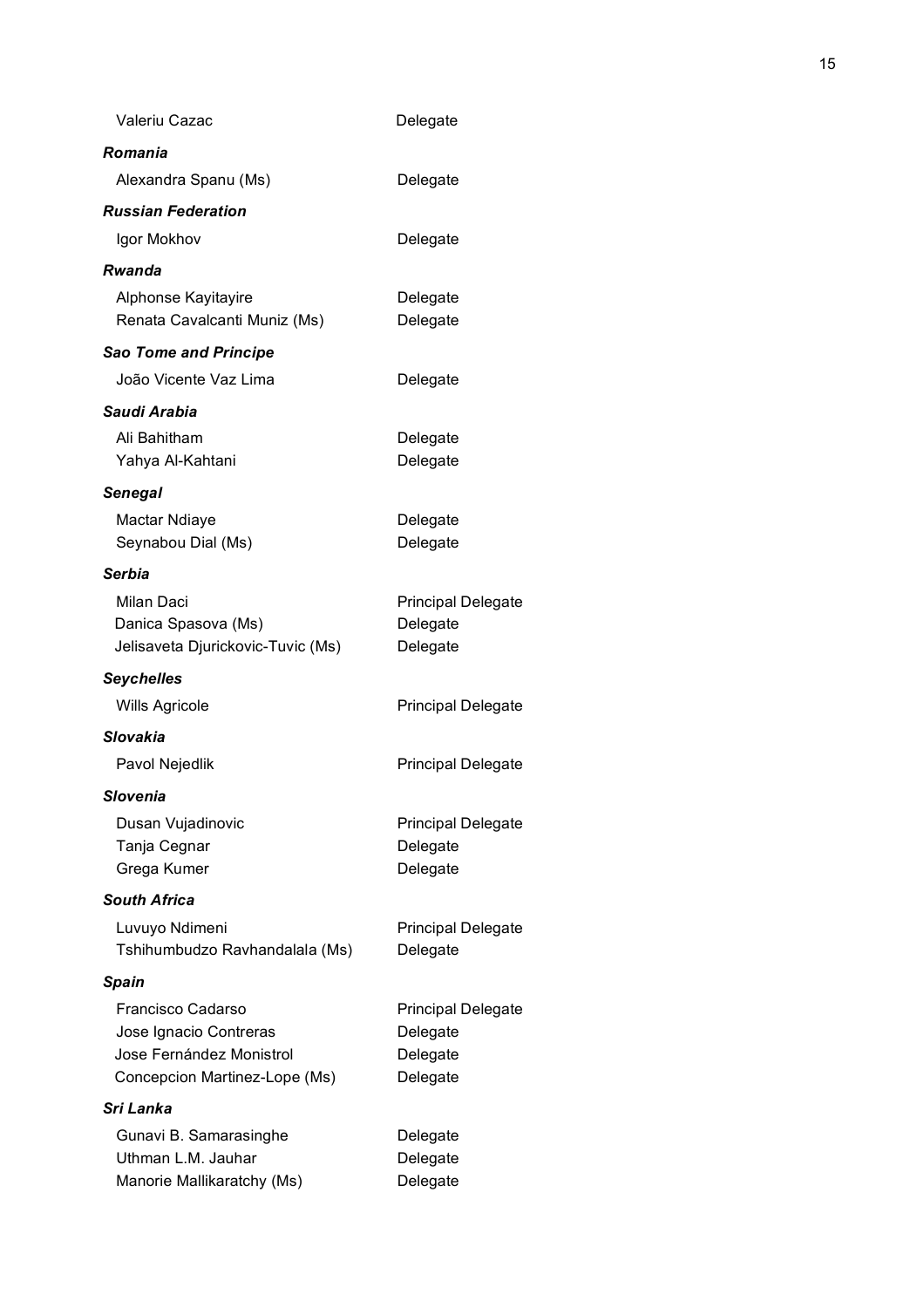| Sudan                                                |                           |  |  |
|------------------------------------------------------|---------------------------|--|--|
| M.A. Abdel Gadir                                     | Delegate                  |  |  |
| <b>Swaziland</b>                                     |                           |  |  |
| <b>Emmanuel Dlamini</b>                              | Delegate                  |  |  |
| Sweden                                               |                           |  |  |
| Lena Häll-Eriksson (Ms)                              | <b>Principal Delegate</b> |  |  |
| Ilmar Karro                                          | Delegate                  |  |  |
| Markku Rummukainen                                   | Delegate                  |  |  |
| <b>Switzerland</b>                                   |                           |  |  |
| Daniel Keuerleber-Burk                               | Principal delegate        |  |  |
| Alex Rubli                                           | Delegate                  |  |  |
| <b>Gerhard Ulmann</b>                                | Delegate                  |  |  |
| Veronica Elgart (Ms)                                 | Delegate                  |  |  |
| <b>Boris Richard</b>                                 | Delegate                  |  |  |
| <b>Thailand</b>                                      |                           |  |  |
| Somsri Huntrakul                                     | <b>Principal Delegate</b> |  |  |
| The former Yugoslav Republic of Macedonia            |                           |  |  |
| H.E. Azis Polozani                                   | <b>Principal Delegate</b> |  |  |
| Suzana Alcinova Monevska (Ms)                        | Delegate                  |  |  |
| Togo                                                 |                           |  |  |
| Sébadé Toba                                          | Delegate                  |  |  |
| Tunisia                                              |                           |  |  |
| Samir Koubaa                                         | Delegate                  |  |  |
| <b>Turkey</b>                                        |                           |  |  |
| Ya ar Özbek                                          | Delegate                  |  |  |
| Gönül Kiliç (Ms)                                     | Delegate                  |  |  |
| Mikdat Kadio lu                                      | Delegate                  |  |  |
| <b>Ukraine</b>                                       |                           |  |  |
| Viacheslav Lipinskyi                                 | <b>Principal Delegate</b> |  |  |
| <b>United Arab Emirates</b>                          |                           |  |  |
| H.E. Yousef Nasser Al Kalbani                        | Delegate                  |  |  |
| United Kingdom of Great Britain and Northern Ireland |                           |  |  |
| Chris Gordon                                         | <b>Principal Delegate</b> |  |  |
| Mike Gray                                            | Delegate                  |  |  |
| <b>United Republic of Tanzania</b>                   |                           |  |  |
| Philbert F. Tibaijuka                                | <b>Principal Delegate</b> |  |  |
| <b>United States of America</b>                      |                           |  |  |
| Daniel Reifsnyder                                    | <b>Principal Delegate</b> |  |  |
| Ko Barrett (Ms)                                      | Delegate                  |  |  |
| Lisa Brodey (Ms)                                     | Delegate                  |  |  |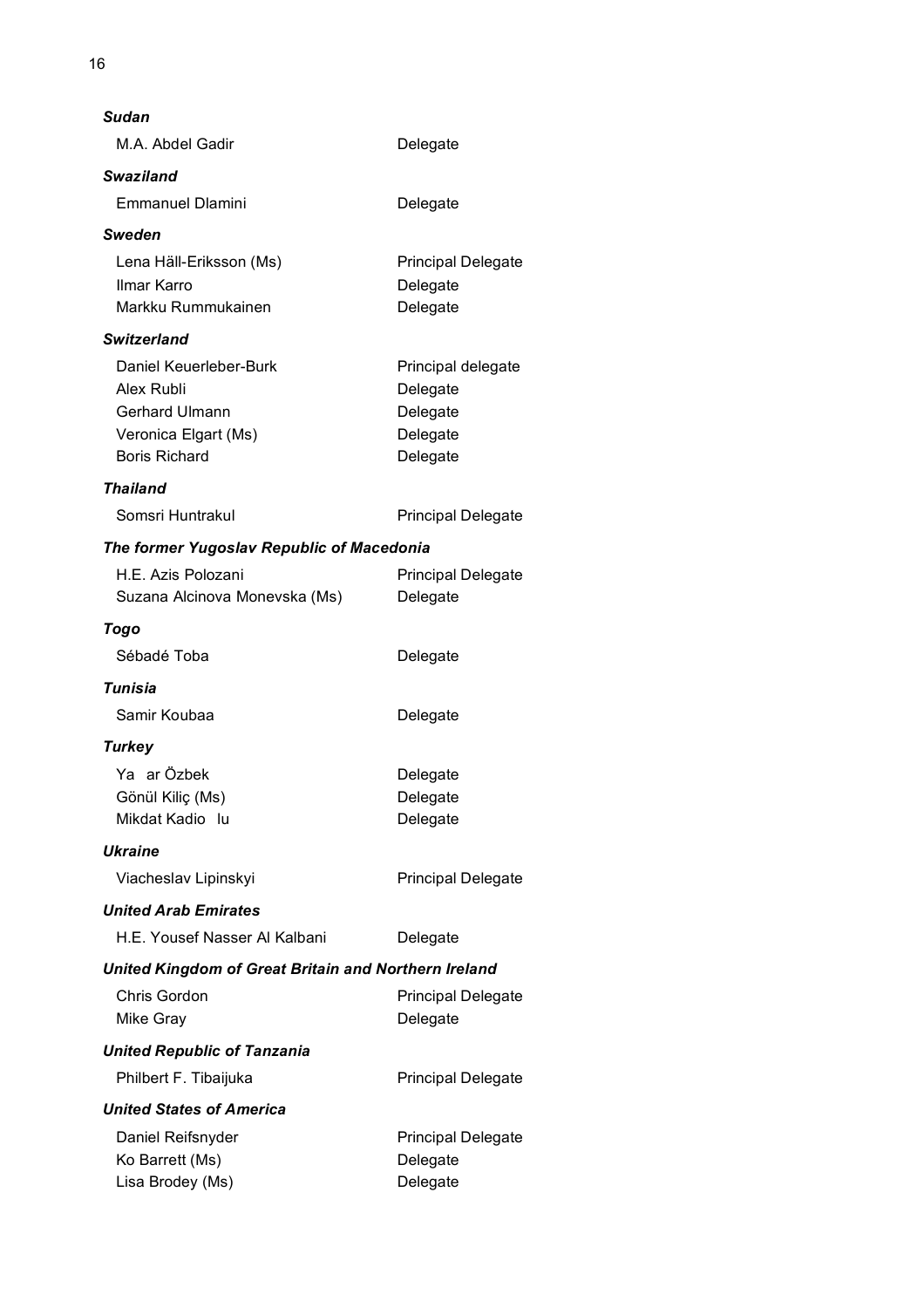| Uruguay                           |                           |
|-----------------------------------|---------------------------|
| H.E. Laura Dupuy (Ms)             | <b>Principal Delegate</b> |
| <b>Gabriel Winter</b>             | Delegate                  |
| Uzbekistan                        |                           |
| Sergey Myagkov                    | Delegate                  |
| Venezuela, Bolivarian Republic of |                           |
| Fabio Di Cera Paternostro         | Delegate                  |
| Yemen                             |                           |
| Fadhl Al-Maghafi                  | Delegate                  |
| Omer Al-Qutaish                   | Delegate                  |
| Zambia                            |                           |
| Christopher M. Sitwala            | Delegate                  |
| Patson Kakubo                     | Delegate                  |
| Jacob Nkomoki                     | Delegate                  |
| Florence Chawelwa (Ms)            | Delegate                  |
| <b>Zimbabwe</b>                   |                           |
| Nicholas T. Goche                 | <b>Principal Delegate</b> |
| H.E. Chitska Chipaziwa            | Delegate                  |
| Partson Mbiriri                   | Delegate                  |
| Amos Makarau                      | Delegate                  |
| Chameso Mucheka                   | Delegate                  |
| Petronellar Nyagura (Ms)          | Delegate                  |
| Francis Munhundiripo              | Delegate                  |
| Martin Chamara                    | Delegate                  |

#### **3. Observers**

#### *Palestine*

| Ibrahim Musa      | Representative |
|-------------------|----------------|
| Ibrahim Khraish   | Representative |
| Baker M.B. Hijazi | Representative |

# **4. Representatives of international organizations**

#### *Representatives of UN and related organizations and programmes*

| Victor Manuel Castillo Sanchez | UN Convention to Combat Desertification (UNCCD)                |
|--------------------------------|----------------------------------------------------------------|
| Rocio Lichte (Ms)              | United Nations Framework Convention on Climate Change (UNFCCC) |
| Regina Asariotis (Ms)          | United Nations Conference on Trade and Development (UNCTAD)    |

#### *Representatives of specialized agencies and related organizations*

| René Gommes         | Food and Agriculture Organization of the United Nations (FAO) |
|---------------------|---------------------------------------------------------------|
| Keith Alverson      | Intergovernmental Oceanographic Commission (IOC)              |
| Alexandre Vassiliev | International Telecommunication Union (ITU)                   |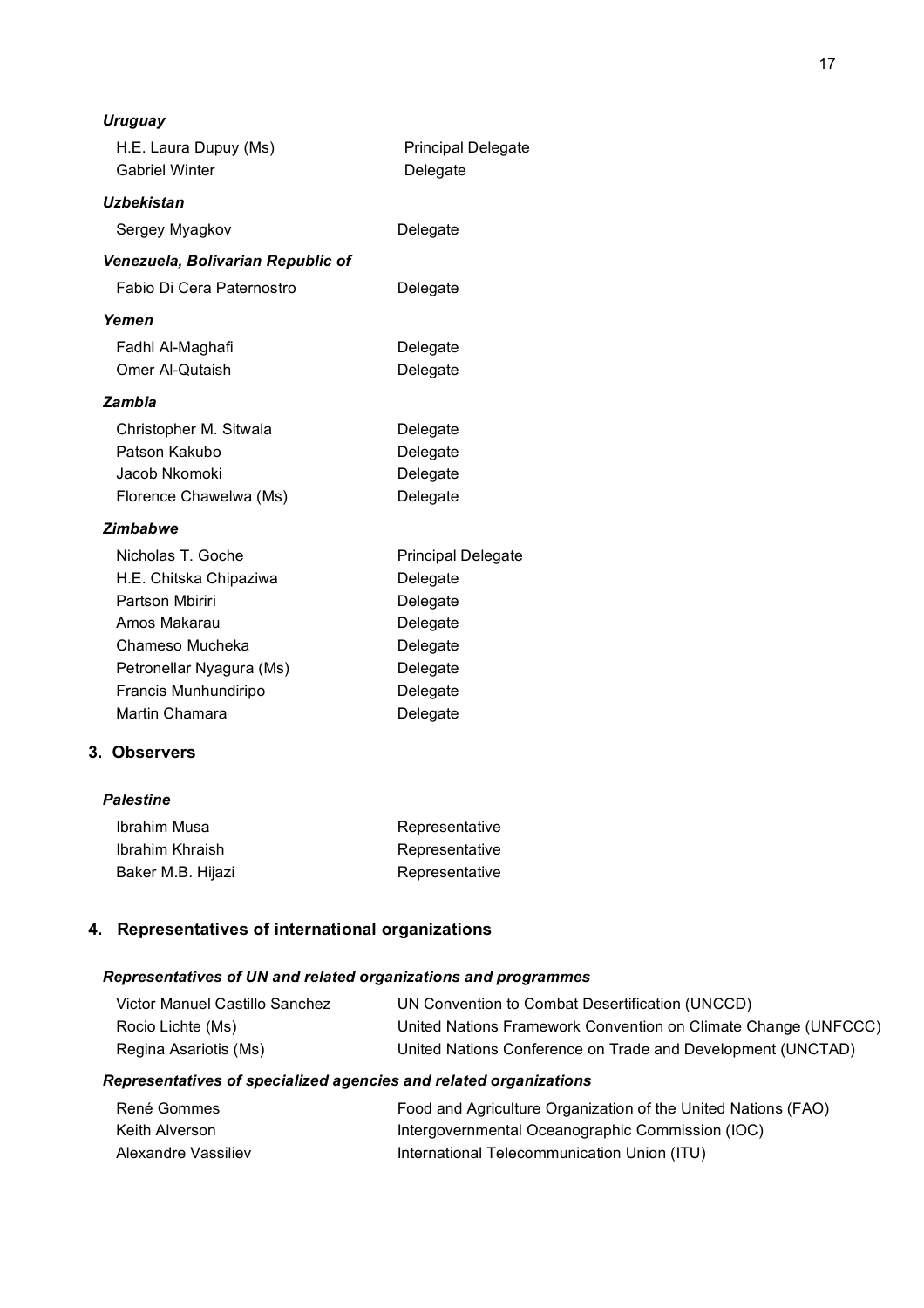# *Representatives of governmental/intergovernmental organizations*

| Georges-Reni Namekong         | African Union (AU)                                                   |
|-------------------------------|----------------------------------------------------------------------|
| H.E. Ms Khadija Rachida Masri | African Union (AU)                                                   |
| Stijn Vermoote                | European Commission (EC)                                             |
| Carine Petit (Ms)             | European Cooperation in Science and Technology (COST)                |
| Dennis Hart                   | European Organization for the Safety of Air Navigation (Eurocontrol) |
| Stephen Briggs                | European Space Agency (ESA)                                          |
| Ania Grobicki (Ms)            | Global Water Partnership (GWP)                                       |
| Samia Djacta (Ms)             | Islamic Educational, Scientific and Cultural Organization (ISESCO)   |
| H.E. Saad Alfarargi           | League of Arab States (LAS)                                          |
| <b>Youcef Tiliouant</b>       | League of Arab States (LAS)                                          |
| Amadou Lamine Ndiaye          | Organization for the Development of the Senegal River (OMVS)         |
| H.E. Babacar Ba               | Organization of the Islamic Conference (OIC)                         |
| Aissata Kane (Ms)             | Organization of the Islamic Conference (OIC)                         |
| Lesley Reynolds (Ms)          | South Centre                                                         |
| Vicente Paolo Yu              | South Centre                                                         |
|                               |                                                                      |

# *Representatives of non-governmental organizations*

| <b>Bruce Sumner</b> | Association of Hydro-Meteorological Equipment Industry (HMEI)              |
|---------------------|----------------------------------------------------------------------------|
| David Rogers        | Global Humanitarian Forum (GHF)                                            |
| Joy Muller (Ms)     | International Federation of Red Cross and Red Crescent Societies<br>(IFRC) |